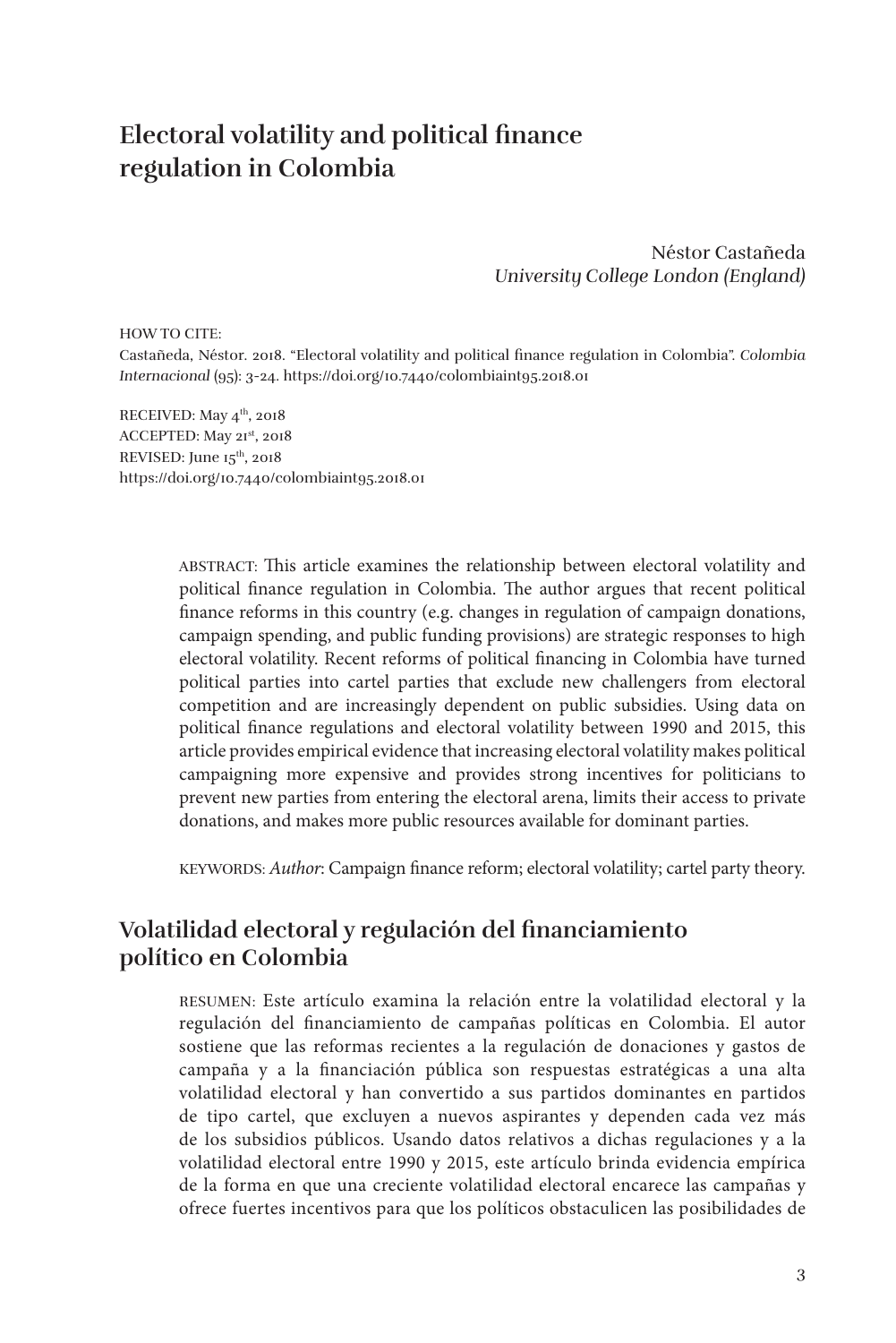nuevos partidos, limiten su acceso a donaciones privadas y pongan más recursos públicos a disposición de los partidos dominantes.

PALABRAS CLAVE: *Autor:* Reforma al financiamiento de campañas; volatilidad electoral; teoría del partido cártel.

### **Volatilidade eleitoral e regulamentação do financiamento político na Colômbia**

RESUMO: Este artigo analisa a relação entre a volatilidade eleitoral e a regulamentação do financiamento de campanhas políticas na Colômbia. Defendo que as reformas recentes na regulamentação de doações e de gastos de campanha e no financiamento público são respostas estratégicas a uma alta volatilidade eleitoral e convertem seus partidos dominantes em partidos de tipo cartel, que excluem novos aspirantes e dependem cada vez mais dos subsídios públicos. A partir de dados relativos a essas regulamentações e à volatilidade eleitoral entre 1990 e 2015, este artigo oferece evidência empírica da forma na qual uma crescente volatilidade eleitoral encarece as campanhas e propicia fortes incentivos para que os políticos obstaculizem as possibilidades de novos partidos, limitem seu acesso a doações particulares e coloquem mais verba pública à disposição dos partidos dominantes.

PALAVRAS-CHAVE: *Autor*: Reforma no financiamento de campanhas; volatilidade eleitoral; teoria do partido cartel.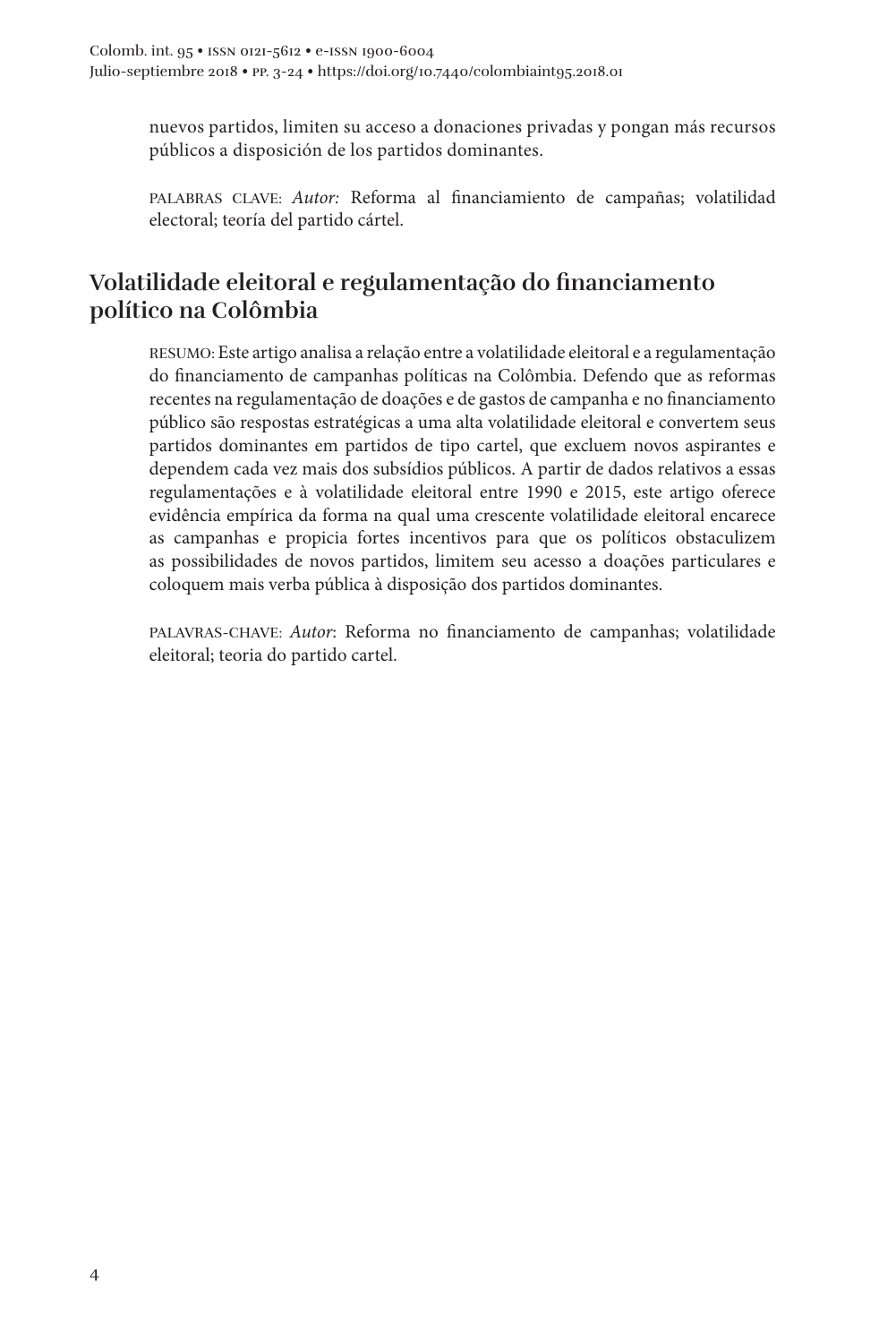#### **Introduction**

How does electoral competition shape campaign finance rules? Uncovering this relationship is vital for our understanding of the role of money in democratic politics. Yet existing political economy literature overlooks the linkage between electoral incentives and political finance regulation. Only recently some scholars have paid attention to important issues like the effects of fund parity for electoral competition (Potter and Tavits 2015), the effect of incentives for personal vote on political finance regulation (Samuels 2001a, 2001b, 2001c, 2001d, 2002), or the cost of elections in contexts where electoral uncertainty is high (Chang 2005; Chang and Golden 2007). This article reveals unknown facets of electoral competition and their consequences for campaign finance regulation.

Building on these seminal contributions, this article examines whether the level of electoral volatility affects the nature of campaign finance reforms in Colombia. In particular It argues that, in highly contested electoral environments, getting elected or re-elected is more expensive (Chang 2005; Chang and Golden 2007), and consequently, political parties have strong incentives to continually change political finance rules in order to guarantee a continuous flow of money into the electoral campaigns. In the particular case of Colombia, political parties responded to high levels of electoral volatility (and fragmentation) by reforming campaign finance rules, thereby transforming into a cartel party model of political financing.

While previous research studies the main characteristics of political finance regulations across the world (Scarrow 2007; Nassmacher 2009; Norris and Van Es 2016), only few specialists have systematically investigated the relationship between electoral competition and political finance regulation (Biezen and Rashkova 2014; Potter and Tavits 2015; Kölln 2016). This article contributes to this debate by providing empirical evidence that electoral volatility triggers frictions between dominant and minor parties around the distribution of resources available for electoral competition and provides incentives for toughening political finance regulation. In line with Scarrow's theory of party interests as determinants of political finance reforms (Scarrow 2004), this article argues that political finance rules emerge as the result of a "tension" between parties interested in increasing their income as an end itself (revenue-maximizing parties) and parties interested in increasing their income as a way to ensure electoral victory or create short-term electoral advantages (vote-maximizing parties).

Following Scarrow's point that parties' interests "generate differing expectations about how parties will approach negotiations over party finance reforms" (Scarrow 2004, 656), this study finds evidence that increasing electoral volatility in Colombia made dominant parties more sensitive to financial circumstances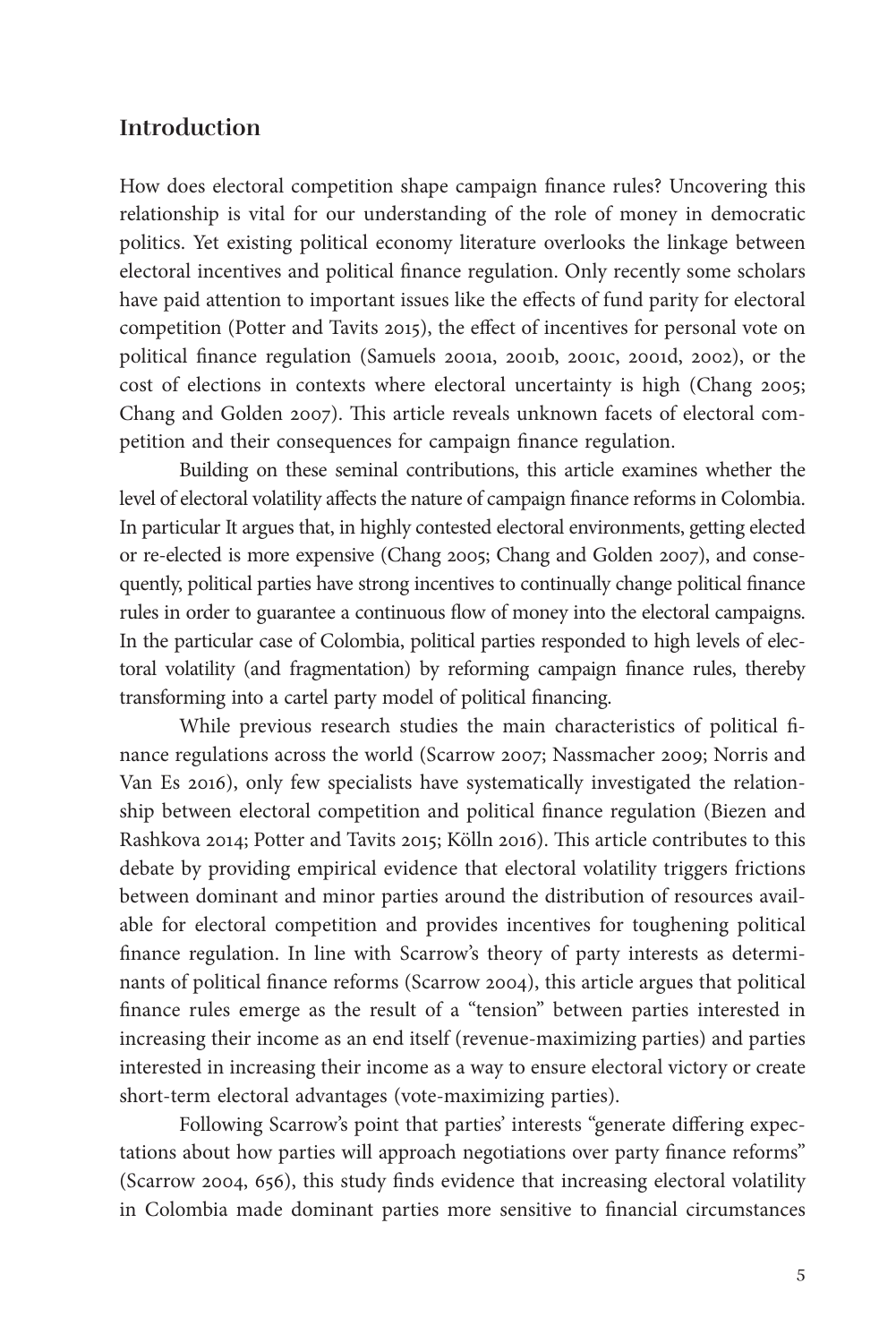and more willing to restrict access to private donations, expanding public subsidies that would be distributed proportionally by previous electoral performance. As a consequence of these changes, in the short term, newcomers would have access to public resources and could compete in local and regional elections; but in the long term, dominant parties consolidated their position as the main recipients of public subsidies and reduced the level of electoral volatility.

In summary, this text shows that increasing electoral volatility imposes significant financial pressures on political parties, increases their "cartel-like" behavior (Katz and Mair 1995, 2009), and makes them more willing to favor "revenue-maximizing" party finance reforms. In line with Koß's work on party funding regimes in Western Europe (Koß 2010), this article offers new empirical evidence about the conditions under which cartel parties would support more or less equitable public funding schemes (Scarrow 2006) or campaign finance rules to promote higher fund parity (Potter and Tavits 2015). In particular, it shows evidence that cartel parties use party finance reforms as key devices to boost their revenues and exclude new challengers from the electoral arena.

This argument has important implications for the literature on electoral engineering and the scholarship on transparency and corruption. While electoral incentives have received considerable attention as possible causes of political corruption (Rose-Ackerman 1999; Chang, 2005; Kunicova 2006; Chang and Golden 2007; Fisman and Golden 2017), the causal mechanisms that link political incentives and behavior have received less attention, and there is only partial empirical evidence of their relevance for party finance rules. The links between political financing and political corruption are so evident that we "cannot reasonably expect to tackle corruption if [we] turn a blind eye to the issue of political funding" (Pinto-Duschinsky 2002, 84). Therefore, political corruption is not only amenable to changes in electoral rules; reforms of party finance regulations could be beneficial as well.

This article is organized as follows. Section 1 discusses the theoretical framework. Section 2 describes the main characteristics of the political finance system in Colombia. This section focuses on the most recent evolution of Colombian party finance law. Section 3 explores the relationship between electoral volatility and party finance reforms in Colombia. Finally, section 4 offers some concluding remarks.

#### **1. Electoral Systems and Political Finance Regulation**

The study of the relationship between electoral systems and political financing is usually over-looked as a field of research in comparative politics (Grofman 2006, 2016; Herron *et al*. 2018). While there have been significant efforts to describe the global patterns of political finance regulation (Del Castillo and Zovatto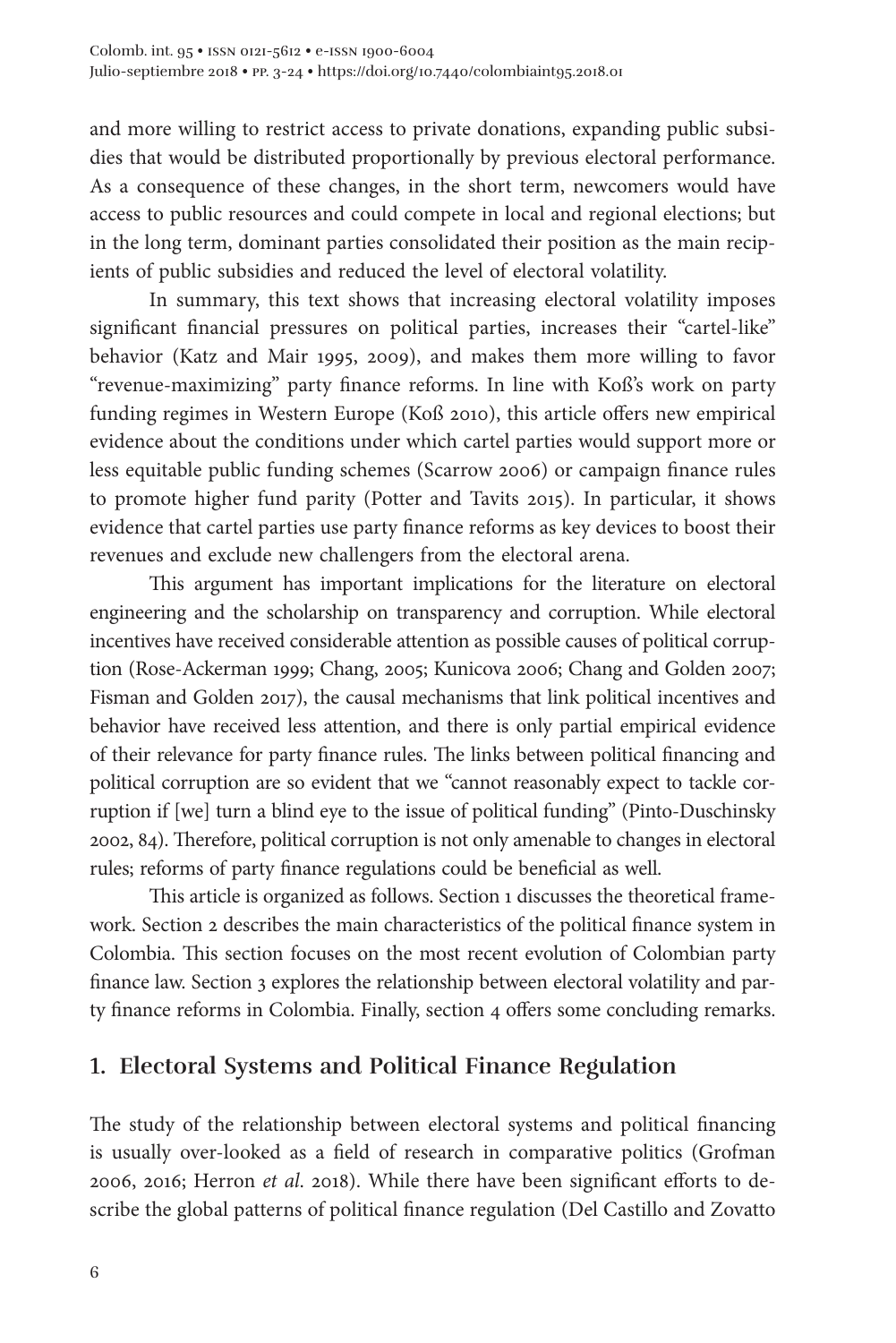1998; Pinto-Duschinsky 2002; Zovatto 2003; Malamud and Posada-Carbó 2005; Casas-Zamora 2005; Burnell and Ware 2006; Falguera *et al*. 2014; Norris and Van Es 2016), only few of these works provide acute insights to understand them (Scarrow 2007, 196), to disentangle the political conflicts behind their design and implementation, or simply to evaluate their impact on electoral competition.

The literature on political finance mainly focuses on how electoral incentives to cultivate personal reputation make money more important for electoral success, trigger more campaign spending, and encourage corruption and clientelistic practices (Cox and Thies 2000; Samuels 2001a, 2001c; Pinto-Duschinsky 2002; Chang and Golden 2007; Kselman 2011; Gingerich 2013; Golden and Mahdavi 2015; Fisman and Golden 2017; Johnson 2018). These studies also show that campaigning becomes more expensive in democracies where electoral competition is more intense.<sup>1</sup>

In particular, several studies demonstrate that preferential-list proportional-representation electoral systems provide strong incentives for politicians to cultivate personal vote (Carey and Shugart 1995; Crisp *et al*. 2007) and make inter-party and intra-party electoral competition more intense (Shugart 2005; Colomer 2011). Consequently, candidates are forced to increase their campaign spending in order to assure their electoral success. In other words, political finance literature has extensively shown that, *ceteris paribus*, the essential features of the electoral rules shape the way voters assess candidates, provide incentives for politicians to design their campaign styles according to voters' modes of evaluation, and boost the cost of campaigning (Gingerich 2009, 2013).

The literature on comparative electoral systems also illustrates the potential effects of volatility and proportionality on politicians' financial needs. For example, some researchers show that candidates in Brazilian legislative elections (an open-list PR electoral system) require large amounts of campaign spending to promote personal reputation (Ames 1995, 2001). As competition intensifies, candidates need larger amounts of campaign money because they need to spend more in order to distinguish themselves from others (Samuels 2001b).

<sup>1</sup> For example, according to the Brazilian EMB, the cost of Brazilian general elections (presidential and legislative) increased from US\$ 206 million in 2002 to US\$1,2 billion in 2014, while the cost of municipal elections raised from US\$ 362 million in 2004 to US\$ 1,2 billion in 2012. The cost of each individual vote in Brazilian elections has risen six-fold from US\$ 0.34 in 2002 to US\$2.05 in 2014 (Abramo, 2014a). Similarly, according to media reports, the 2014 Indian election could fetch over US\$ 5 billion, which is triple the cost of the 2009 general election (Ghosh, 2014). Obviously, the increasing costs of electoral campaigns are not a unique feature of developing democracies. Electoral contests are also becoming very expensive in developed democracies. For example, according to the Center for Responsive Politics, the cost of American elections increased from US\$ 3 billion in 2000 to about US\$ 6 billion in 2012 and US\$ 7 billion in 2014.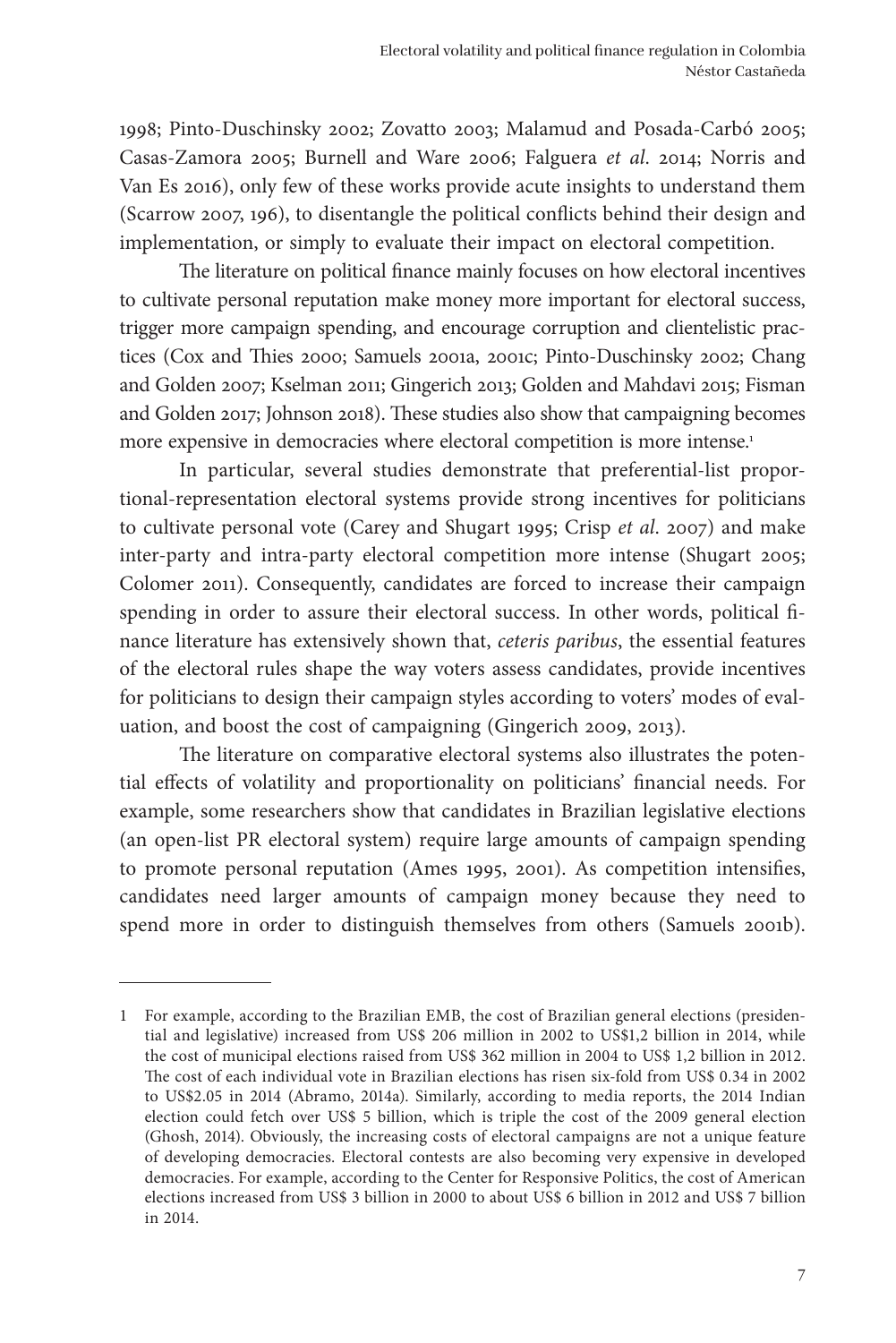Consequently, Brazilian elections are not only more competitive (more parties and candidates compete for a relatively stable number of political positions) but also more expensive (Samuels 2001c; Mancuso *et al*. 2016), and the candidates' likelihood of winning strongly depends on raising more donations than their opponents (Abramo 2014b; Boas *et al*. 2014; Mancuso *et al*. 2016).

Similarly, studies of Japanese elections find that the demand for campaign funding in Japan increases as the degree of political competitiveness grows (Cox and Thies 1998, 2000). In fact, there is evidence that the singular, non-transferable vote (SNTV) electoral system in Japan makes intra-party competition more intense, increases individual candidates' expenditures, and creates constant incentives for politicians to raise more money and outmatch other candidates' spending. Put *et al*. (2015) found similar results for the case of legislative elections in Belgium (another proportional representation electoral system).

In short, electoral systems scholars show that higher levels of electoral competition increase the pressure on politicians to raise money, find new donors, and spend more money in campaigning. They also show that these pressures are even higher in candidate-centric electoral systems. In contexts of exacerbated electoral competition, politicians' need for campaign money and their preferences about campaign finance rules are a function of the degree of inter-party and intra-party electoral competition. From this point of view, higher electoral competition and increasing uncertainty provide incentives for politicians to implement "service-induced" party finance (Samuels 2001a) and electoral transparency rules (Berliner and Erlich 2015).

In her seminal work on campaign finance reform, Scarrow (2004, 669) argues that the prevailing patterns of electoral competition affect the debates over party finance, and ultimately, shape party finance rules. She contends that political parties could have different interest regarding political finance regulation (Scarrow 2004, 655). On the one hand, "revenue-maximizing" parties are interested in increasing their income beyond what they need for campaigns and use it to consolidate their organizations. In contrast, other parties may privilege their "electoral-economy" goals in which money is useful only if it creates short-term electoral advantages.

Unsurprisingly, "revenue-maximizing" parties will favor party finance rules that increase their revenues and limit party competition (Koß 2010). As predicted by the cartel party theory (Katz and Mair 1995, 2009), dominant parties will collude to create political finance schemes that boost their revenues (Scarrow 2004, 656). Meanwhile, when short-term electoral goals prevail over long-term organizational goals, political parties will favor political finance rules that increase their electoral advantages over their competitors (e.g. rising entry barriers for new-comers or opposing the expansion of public finance schemes). According to Scarrow (2004), the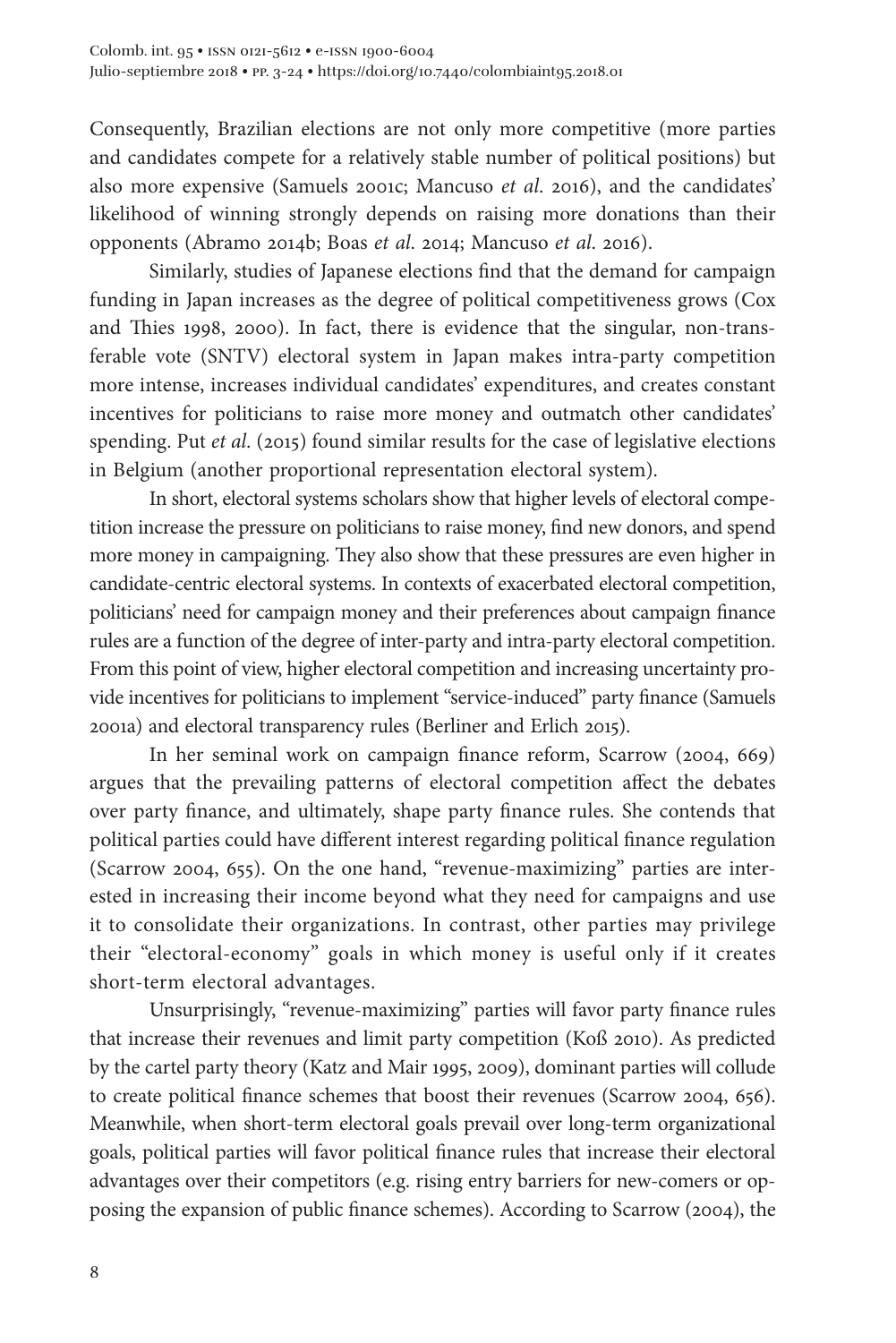former situation is more common where electoral fragmentation is higher, while the latter situation is more common where two-party competition is strongest and where is easiest for parties to claim credit for policies (Scarrow 2004, 659).

This article shows that the most recent pattern of political competition in Colombia fits the "revenue-maximizing" or "cartel" model, in which dominant parties cooperate to maximize their revenues, increase public subsidies, and reduce the importance of individual donors (at least, formally). Increasing electoral volatility encouraged parties to cooperate on the adoption of more restrictive campaign finance rules, the expansion of public subsidies, and the reduction of fund parity. The recent expansion of direct and indirect public subsidies in Colombia is clearly biased in favor of dominant parties and has effectively frozen out new challengers. Unsurprisingly, the effective number of parties is now more stable. But, as the intensity of party finance regulation increases, electoral competition is less uncertain and the state becomes the main source of financial support for dominant political parties (Biezen and Rashkova 2014, 891).

However, unlike the Western European democracies described by Biezen and Rashkova (2014), the influence of private donors in Colombia persists because the monitoring or sanctioning mechanisms do not work properly. Indeed, it has been demonstrated that the Colombian EMB (Electoral Management Body) has neither technical capacity nor political will to effectively enforce limits on donations or campaign spending (Londoño 2018).

Therefore, party finance rules in Colombia operate as a dual system in which outsider parties rely on small or illegal donors, while insider (cartel) parties rely on state funding. That is, political parties become rent-seekers and private interests groups continue being better represented in the policymaking process than less-organized citizens.

The following sections presents some empirical evidence to support this working hypothesis. Section 3 briefly describes the evolution of party finance rules in Colombia since 1985. This section shows that party finance reforms in the 1990s clearly sought to increase the amount resources available for newcomers and small parties. However, cartel parties seem to be a dominant force in party finance reform since 2003. Section 4 argues that the recent evolution towards a revenue-maximizing model in party finance is highly correlated with increasing electoral volatility and it has had important consequences for the level of electoral fragmentation.

#### **2. Party Finance Reform in Colombia**

Political finance regulation in Colombia is a complex system of rules that has been sequentially developed since 1985 (MOE 2016; Londoño 2018). The 1985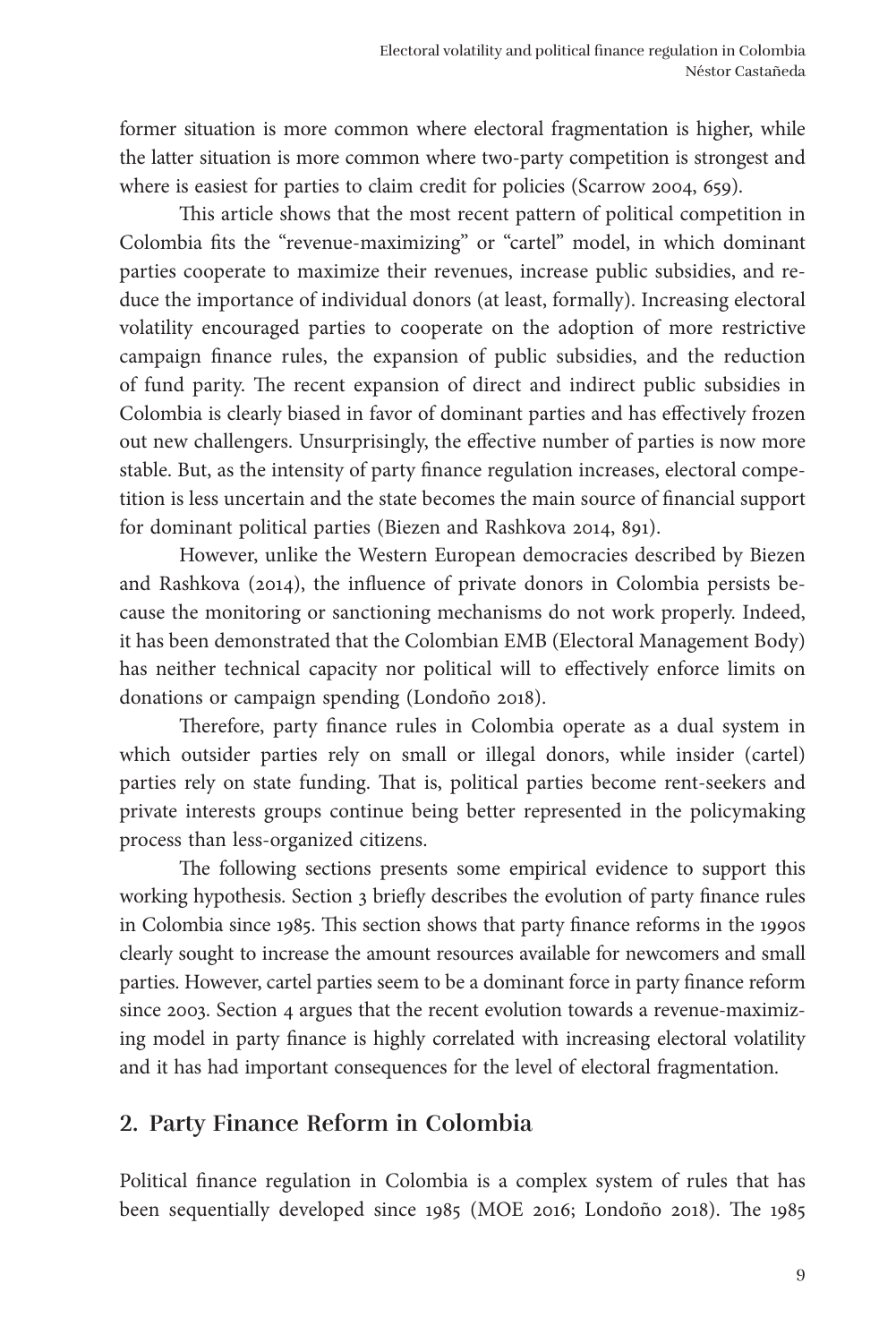Political Parties Law (Law 58/1985) and the 1991 Constitution provided a general framework for political financing in Colombia. The 1985 Political Parties Law formalized common practices and mainly focused on the regulation of private donations to political parties. Most of the provisions were intended to limit private donations and campaign spending, and create an EMB for monitoring and enforcement (Londoño 2018, 32).

The 1991 Constitution added some public funding provisions to the basic framework established in 1985 (MOE 2016). As part of a process of promoting political inclusion and democratization, the new constitution established a new scheme of direct and indirect public subsidies to political parties, free or subsidized airtime in the media (TV and radio), and new resources to strengthen the EMB's capacity to monitor and oversight (Londoño 2018, 33).

The subsequent reforms did not radically change the general structure of the model of political financing. They only adjusted the new regulations (e.g. new public funding schemes) to the course of party competition or the consequences of several scandals of illegal donations to electoral campaigns. Table 1 summarizes the main changes adopted since 1991.

Based on Table 1, one could describe the distinctive features of party finance rules in Colombia as follows: i) public subsidies are more abundant and favor electoral performance rather than political equality (Londoño 2018, 34, 70); ii) there are substantial restrictions on individual donations and a little fewer on corporate donations; iii) campaign spending limits are regularly defined by the EMB, but they are barely enforced; and iv) monitoring and oversight mechanisms are well conceived but poorly executed. In other words, the political finance model in Colombia mainly relies on public funds (Joignant 2013, 176), favors dominant rather than minor parties, and does not guarantee transparency regarding private donations.

Public subsidies have risen from about US\$ 7 million in 2004 to US\$ 12 million in 2016, while the number of recipients has fallen from 72 parties in 2004 to 13 parties in 2016 (Londoño 2018, 72). However, the main source of public funding for political parties are not these direct subsidies but the reimbursements of election expenses (*pagos por reposición*). These reimbursements are paid to political parties for every valid vote each received in the previous elections. These reimbursements amounted to about US\$ 26 million in 2012, US\$ 28 million in 2014, and US\$ 21 million in 2016 (Londoño 2018, 90-94).<sup>2</sup>

<sup>2</sup> This budget allocation is known as the Fondo Nacional de Financiación de Partidos and is administrated by the Colombian EMB (Consejo Nacional Electoral). Calculated using the exchange rate in April 24, 2018: 1 US\$ dollar = COL\$2,787.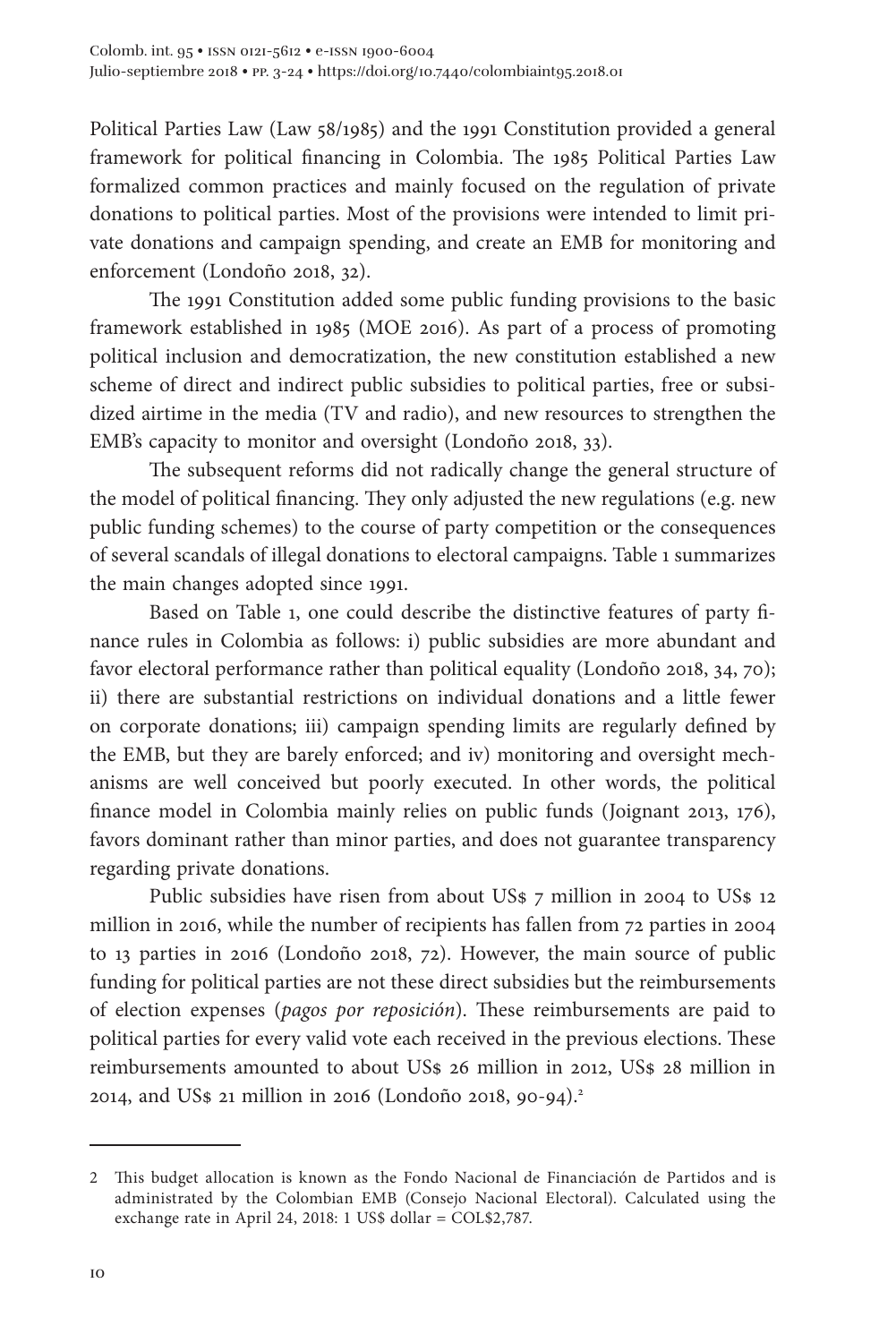The data show that Colombian political parties are more dependent on public funds than private donations. For example, about half of the operational costs of the main left-wing party (*Polo Democrático*) and the main right-wing party (*Centro Democrático*) in 2015 were paid with public funds (Londoño, 2018, 75). According to Londoño (2018, 75), if one adds ongoing direct subsidies and reimbursements (the so-called *pagos por reposición*), in 2012 public funding represented 92% of the Liberal Party's total income, 73% of the Conservative Party's total income, 85% of the *Partido de la U* 's total income, 76% of the Green Party's total income, and 76% of the *Polo Democrático's* total income. Obviously, the increase in public funding of parties has had important budgetary effects. For example, Londoño (2018, 99-101) estimates that the budget allocation to fund political parties almost doubled between 2012 (US\$ 40 million) and 2014 (US\$ 72 million).

| Year | <b>Reform</b>       | <b>Main changes</b>                                                                                                                                                                                                                                                                                                                                                                         |
|------|---------------------|---------------------------------------------------------------------------------------------------------------------------------------------------------------------------------------------------------------------------------------------------------------------------------------------------------------------------------------------------------------------------------------------|
| 1994 | Law $130$           | Different rules for presidential, legislative, and local elections.<br>5% (valid votes) threshold to receive subsidies.<br>Low cost loans to parties (regulated by the Central Bank).                                                                                                                                                                                                       |
| 2003 | Statutory<br>Act 01 | More budget for direct and indirect public funding to parties.                                                                                                                                                                                                                                                                                                                              |
| 2005 | Law 996             | Ley de Garantias to introduce check-and-balance mechanisms<br>after the approval of presidential reelection.<br>Introduction of 10% ex-ante direct subsidies ("anticipos").<br>More limits to private donations (including corporate donations)<br>4% (valid votes) threshold to receive direct subsidies.<br>More public funding and free access to media.                                 |
| 2009 | Statutory<br>Act 01 | Ban on donations from foreign interests and illegal activities.<br>Higher threshold for ongoing party funding (from 2% to 3%<br>votes legislative elections).                                                                                                                                                                                                                               |
| 2011 | Law 1474            | Anti-corruption Act: private donors cannot participate in the<br>public procurement process if they donated more than 2.5% of<br>total donations to any candidates in the previous elections.                                                                                                                                                                                               |
| 2011 | Law 1475            | More generous ex-ante subsidies for all parties (up to 80% of<br>spending caps).<br>Limits on individual donations (up to 10% of total private<br>donations).<br>Campaign spending caps defined by the EMB.<br>Ban on anonymous donations and donations from foreign<br>interests and illegal activities.<br>Campaign expenditures administrated from a unique, registered<br>bank account. |
| 2017 | Law 1864            | New sanctions for violations of political finance regulations.                                                                                                                                                                                                                                                                                                                              |

**Table 1.** Party Finance Reforms in Colombia since 1991

**Source:** MOE 2016; Londoño 2018.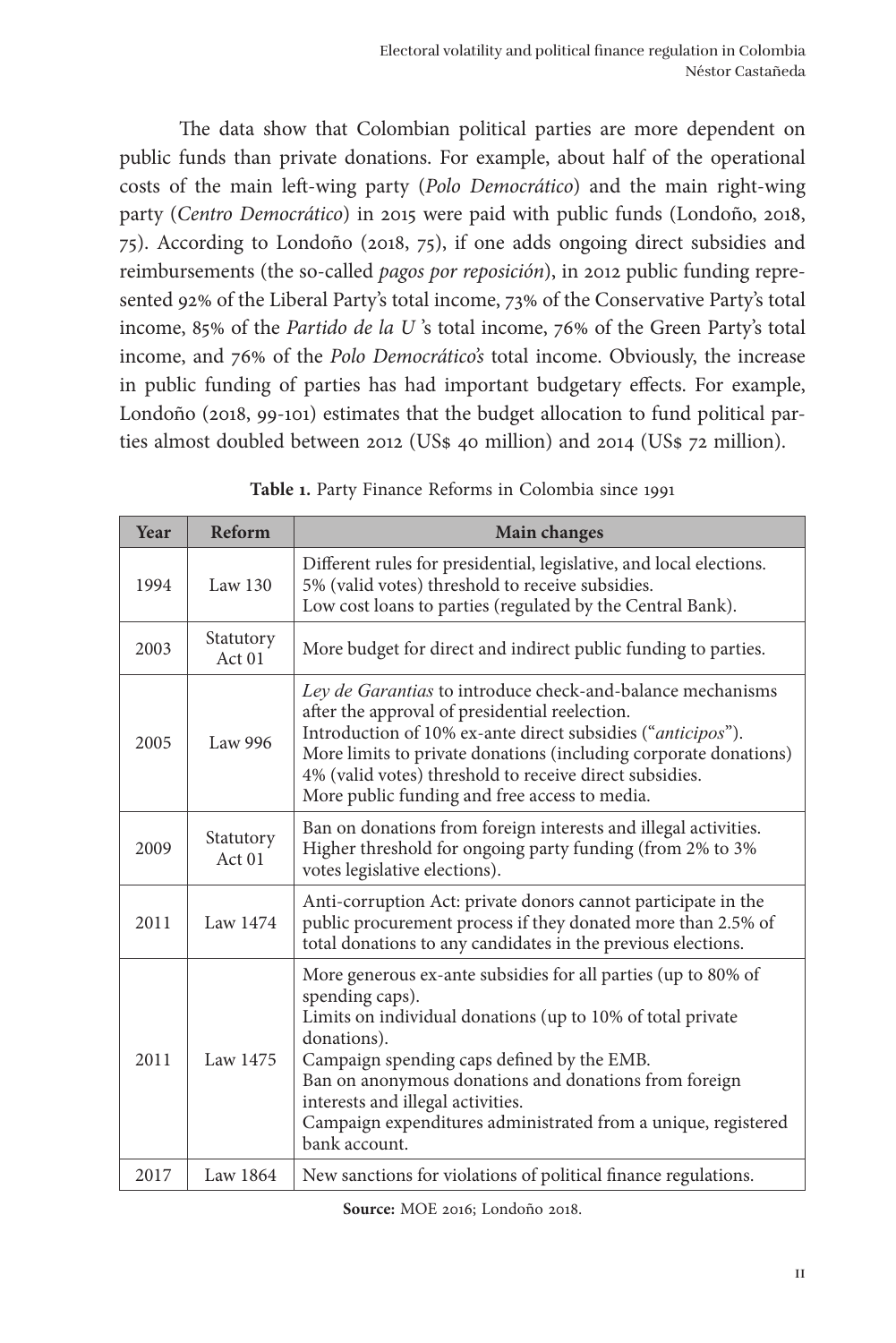Meanwhile, the role of private donors in Colombia is rather unknown. Formal political financing rules seems to limit their role in funding electoral campaigns. However, monitoring or sanctioning mechanisms are structurally weak and the incentives to break such formal rules are strong. The lack of data, the vagueness of some private finance mechanisms, and politicians' lack of willingness to report private donations make it even harder to fathom the situation.

Londoño (2018 188-189) estimates that politicians raised about US\$ 68 million from private donors in the 2014 legislative elections. However, almost half corresponded to loans that were reimbursed to the candidates as part of their election expenses (*pagos por reposición*). The available reports also indicate that political parties only raised private donations of around US\$11 million in 2016 (Londoño 2018, 110). In any case, more precise figures are unavailable and the real impact of private donations in Colombian elections remains a mistery.

Every year, the EMB sets spending limits for all political parties participating in electoral contests. These legal limits are based on statistical estimations of the cost of campaigning (the so-called *índice de costos de campaña*), the electoral census, and the budget provisions available for elections. Official reports indicate that political parties comply with these spending caps. However, several independent investigations suggest that politicians do not really comply with the limits set by the EMB (Saavedra 2017; Londoño 2018). For example, Saavedra (2017, 2-3), shows that, although the EMB set a spending limit of about US\$ 275,000 for the 2014 legislative elections, the average costs of congressional campaigns that year was over US\$ 1 million, almost four times the legal ceiling. Candidates rarely report the total amount of actual expenditures and the EMB does not have any formal or informal mechanisms to make them comply.

This takes us to one of the main features of the Colombian political finance system: the EMB lacks political independence and institutional capacity to enforce transparency rules. First of all, the EMB suffers from the same illnesses of other Colombian high courts: appointment, tenure, and removal mechanisms of electoral judges make their careers quite dependent on politicians' needs and less powerful as monitoring/sanctioning actors. The EMB appointment procedures are under the control of Congress and its composition mirrors the partisan structure of the legislative branch of government (Londoño 2018).

And second, the EMB does not have technical capacity to exercise effective oversight of the financial reporting from political parties or impose sanctions on candidates or parties that do not comply with the electoral law. In fact, most of the sanctions for violations of the electoral law have been imposed by the State Council rather than the EMB (Londoño 2018, 146). In any case, there is a generalized lack of control on how money is raised, managed, and spent.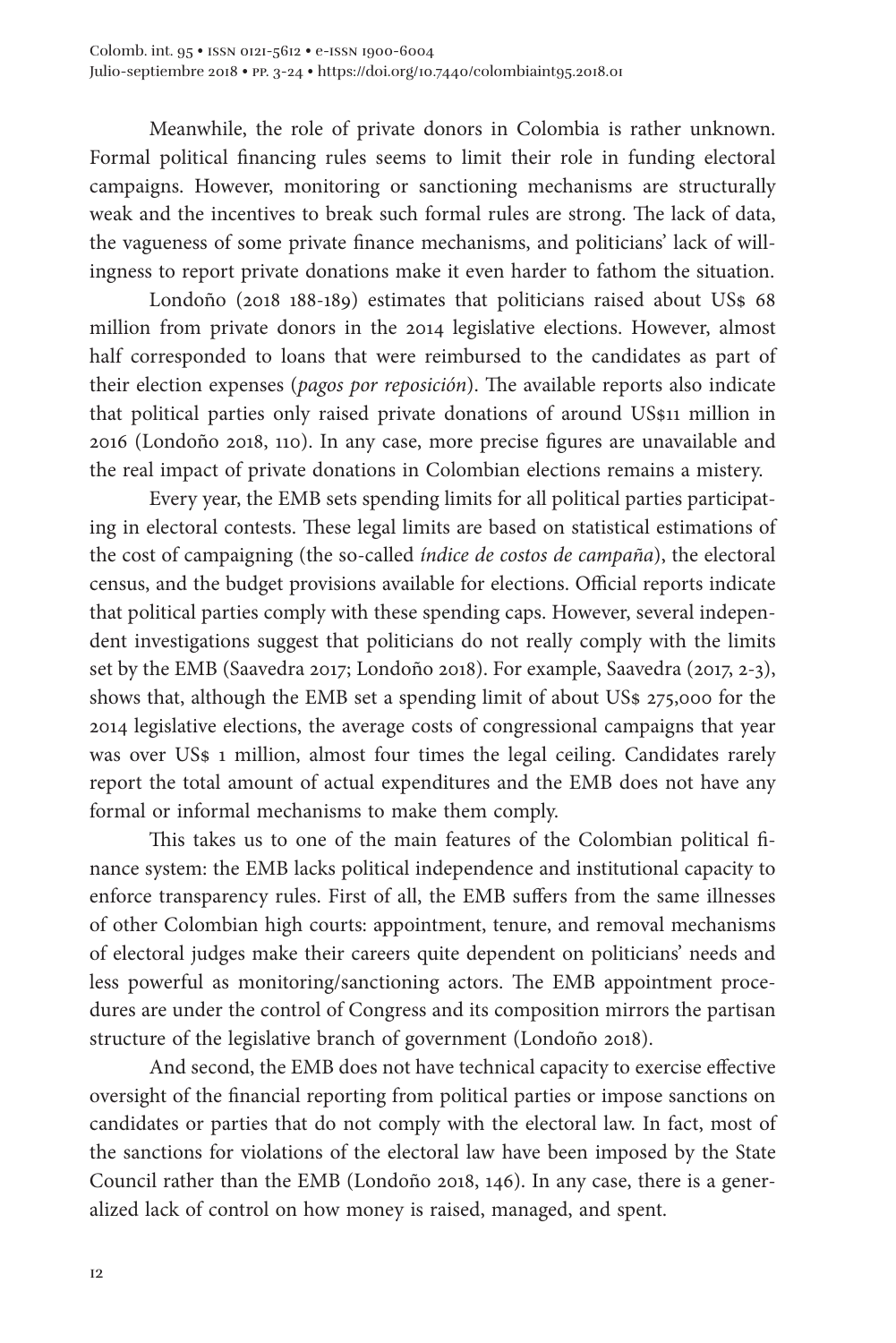Correcting those flaws was one of the central features of the 2016 peace agreement between the Colombian government and the FARC guerilla. As a result of the negotiation, the government established an independent Special Electoral Reform Commission (*Misión Electoral Especial*) to propose substantial reforms to the electoral system (MEE 2017). The main focus of the proposals was to tackle some of the issues described above.

The commission's proposal sought to improve political inclusion, fix some of the party finance issues, and introduce significant changes to the EMB. The commission also proposed important changes to the electoral system (e.g. a transition from a PR-Open List to a PR-Closed List system). The commission's report also proposed increasing public funding for candidates and parties, toughening limits on private donations, and creating a whole new electoral management institutional architecture (MEE 2017). All these proposals were discussed and rejected by Congress in December 2017.

The legislative debate about the MEE's proposals illustrates the fact that both politicians and experts share similar visions regarding party finance in Colombia. In a context of increasing campaign costs, all (successful and failed) electoral reforms since 2003 aim to reduce the number of political parties participating in electoral contests and facilitating the flow of public funds towards electoral campaigns.

As mentioned above, direct and indirect public funding has increased substantially over the past two decades. Since the allocation of subsidies and free airtime is usually proportional to previous electoral performance, the distribution of these resources clearly favors dominant political parties and hinders newcomers and small parties. The implementation of higher thresholds of access to public subsidies and free airtime also favors dominant parties.

Additionally, new transparency rules do not really promote public disclosure or proper identification of donors. The EMB has been designed as a highly politicized and toothless institution. Like in other countries in Latin America, stricter formal rules on accountability and transparency seem to be the result of politicians' self-interested effort to instill some sense of trust in the campaign financing system or even rationalize campaign funding to avoid abuses from local brokers (Speck 2016) rather than putting efficient transparency mechanisms into operation.

In other words, the most recent party finance reforms transformed Colombian parties into cartel parties. As Katz and Mair (1995, 2009) have noted about some Western European party systems, Colombian parties have increasingly weak linkages with the civil society and an over-reliant relationship with the state. Their membership rates are very low, their capacity to mobilize the public is limited, their level of institutionalization is rather poor, and their capacity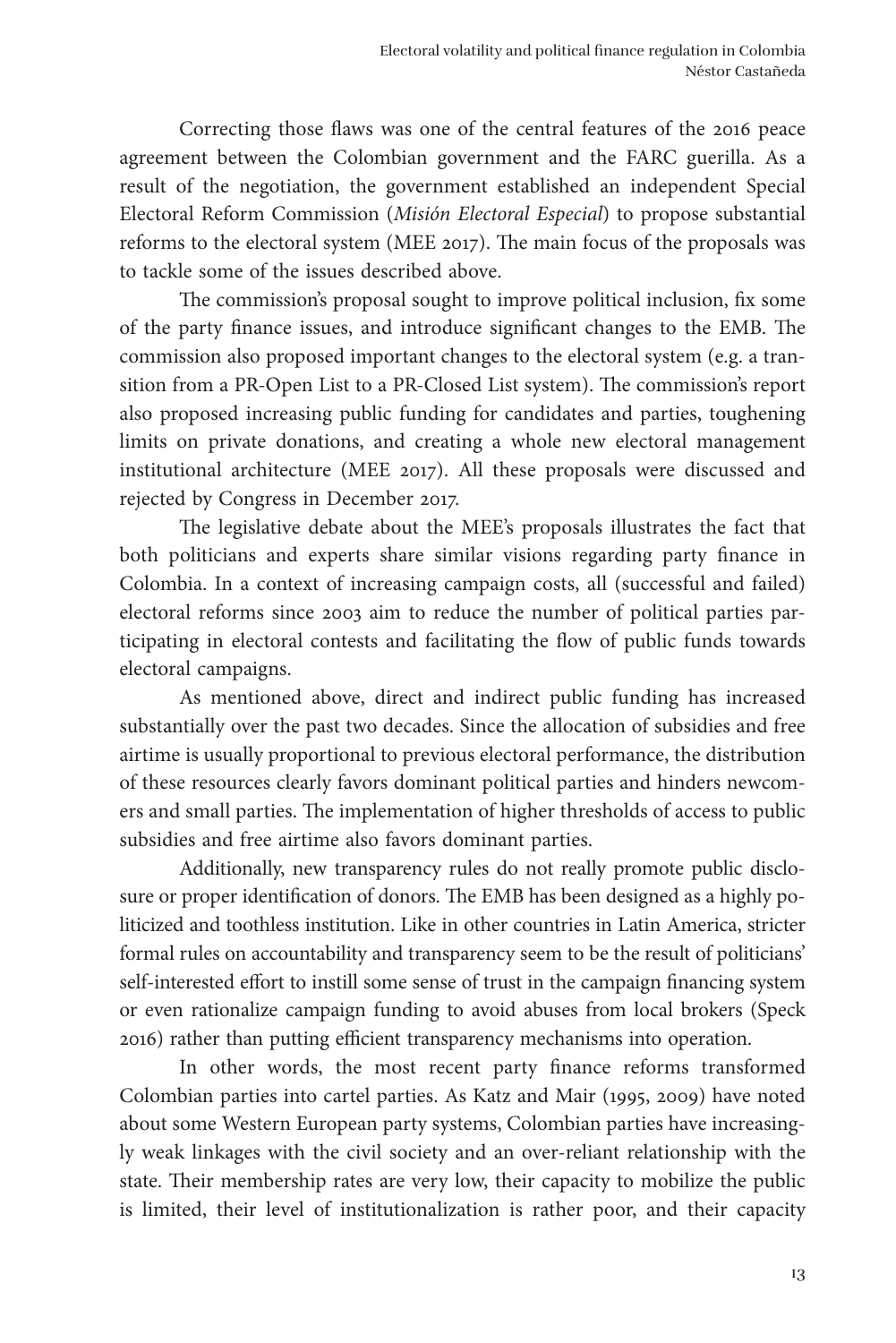to raise campaign funds among citizens or groups of citizens is extremely low. Consequently, they mostly rely on corporate donations and public subsidies, and thus politicians are less responsive to citizens' needs and more responsive to special interest groups and bureaucratic networks.

Biezen and Kopeckỳ (2014) broaden the analysis of Katz and Mair (1995) and argue that the emergence of cartel parties in Europe has three dimensions: the dependence of parties on the state subventions, the increasing regulation of parties by the state, and the capture of the state by parties (party patronage). The Colombian party system fits the description quite well.

First, the parties are more financially dependent on state subventions and less dependent on membership contributions or grassroots funding. State subventions are be-coming more important than private donations. Even more important, the public funding system privileges dominant rather than minor parties.

Second, political parties as organizations are becoming increasingly regulated or shaped by the state. In exchange for increasing public subsidies, political parties face increasing regulation of their internal voting and selection procedures, their admission requirements, and their internal democracy mechanisms.

And finally, once elected, parties have privileged access to the state and use it to distribute public jobs and contracts, which is the only way to keep minimal partisan bases at the local level and some fluid relationships with their private donors.

#### **3. From Vote-seeking to Revenue-maximizing Parties?**

Albarracín *et al*. (2018) carefully describe the process of de-institutionalization of the party system in Colombia. As a consequence of economic and demographic changes, profound institutional reforms, and public security crises, Colombian politicians have less incentives to join and remain loyal to political parties, while political parties have less organizational capacity and their brands are less appealing or meaningful to voters. Given the lack of programmatic agendas, clientelistic bonds between voters and politicians are predominant. The whole party system underwent a drastic decrease in institutionalization (Albarracín *et al.* 2018).

The changing nature of the party system in Colombia is well illustrated by the increasing levels of fragmentation and volatility of the electoral contests. The exponential growth of the number of political parties in Colombian elections and its consequences for democracy has been extensively discussed (Hoskin and Garcia 2006; Gutiérrez-Sanín 2007; Botero and Rodríguez-Raga 2009; Pachón and Shugart 2010; Dargent and Muñoz 2011; Albarracín and Milanese 2012; Pachón and Johnson 2016; Albarracín *et al*. 2018). Between the late 1950s and the mid-1990s, the party system was basically composed by two historical parties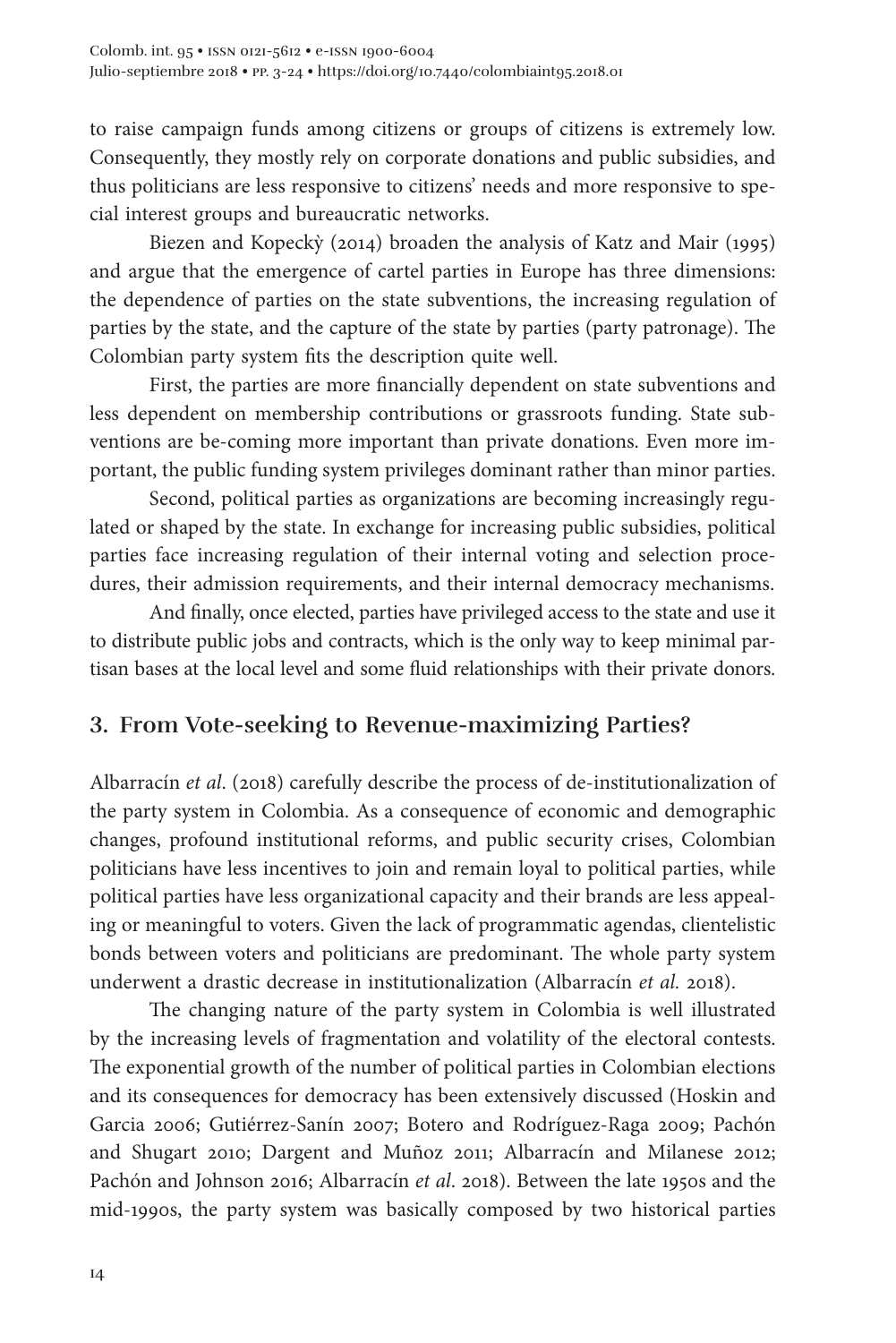(Liberal and Conservative parties). After profound economic and institutional reforms in the early 1990s, the effective number of electoral parties increased by four between 1991 and 2002. The 2003 electoral reform slowed the process of fragmentation down, but it failed in reducing the effective number of parties or providing renewed incentives for party institutionalization.

Using electoral data provided by CEDE-Uniandes (CEDE 2017), I calculate the effective number of electoral parties —Laakso-Taagepera index of the effective number of parties (Laakso and Taagepera, 1979)— for legislative elections in Colombia between 1962 and 2014. The results are clear: between 1962 and 1994 the average ENEP is two; it increases to 8 between 1994 and 2002; then after the 2003 electoral reform, the ENEP only decreased from 8 to 7 in Senate elections and remain the same (about 8) in House elections. According to some scholars, the ENEP actually rose to a certain extent in state-level (*departamentos*) elections after 2003 (Milanese *et al*. 2016).

Our knowledge about electoral volatility in Colombia is more limited. We know that electoral volatility increased exponentially in the 1990s and the early 2000s. New contenders emerged and captured substantial vote shares, and voters moved from traditional parties to newer movements (Albarracín *et al*. 2018, 232-234). However, electoral volatility has apparently decreased after the 2006 legislative elections (Albarracín *et al*. 2018).

Using data provided by CEDE-Uninades (CEDE 2017), I calculated the Pedersen Index of Electoral Volatility (Pedersen 1983; Powell and Tucker 2014) for Colombian legislative elections between 1962 and 2014. In both Senate and House elections, electoral volatility was very low between 1962 and the early 1990s. After 1991, electoral volatility was at least three times higher and reached peak values in the 2002 and 2006 legislative elections —Mainwaring (2018) estimates that the cumulative electoral volatility in Colombia between 1990 and 2014 was 64%. However, preliminary estimations suggest that the Pedersen Index has substantially decreased after the 2006 legislative elections.

Figure 1 illustrates the evolution of the ENEP and the Pedersen Index of Electoral Volatility for Colombian legislative elections between 1962 and 2014. Both panels (a) and (b) show that: i) the level of electoral fragmentation increases substantially between 1982 and 2002, and then it is relative steady between 2002 and 2014 (around ENEP = 8); and ii) the level of electoral volatility increases substantially between 1982 and 2002, and then it goes down drastically between 2006 and 2014.

Figure 1 also marks (in dashed red lines) the years in which electoral and political finance reforms were implemented. Figure 1 shows us two clear trends. First, electoral fragmentation and volatility were increasing since the mid-1980s (probably as a result of political decentralization and the implementation of local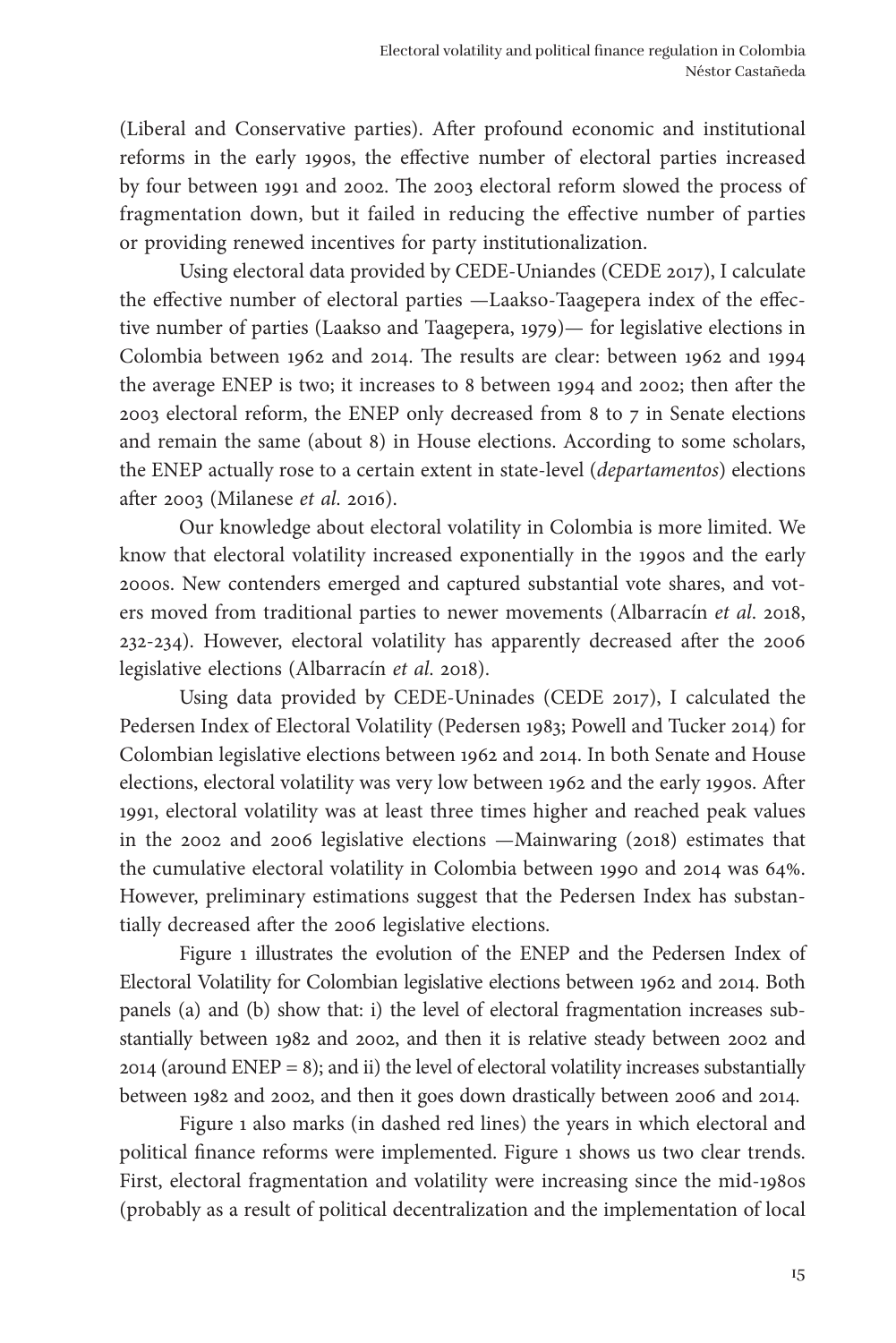and state elections). And second, while electoral fragmentation remained stable, electoral volatility substantially decreased after 2006.





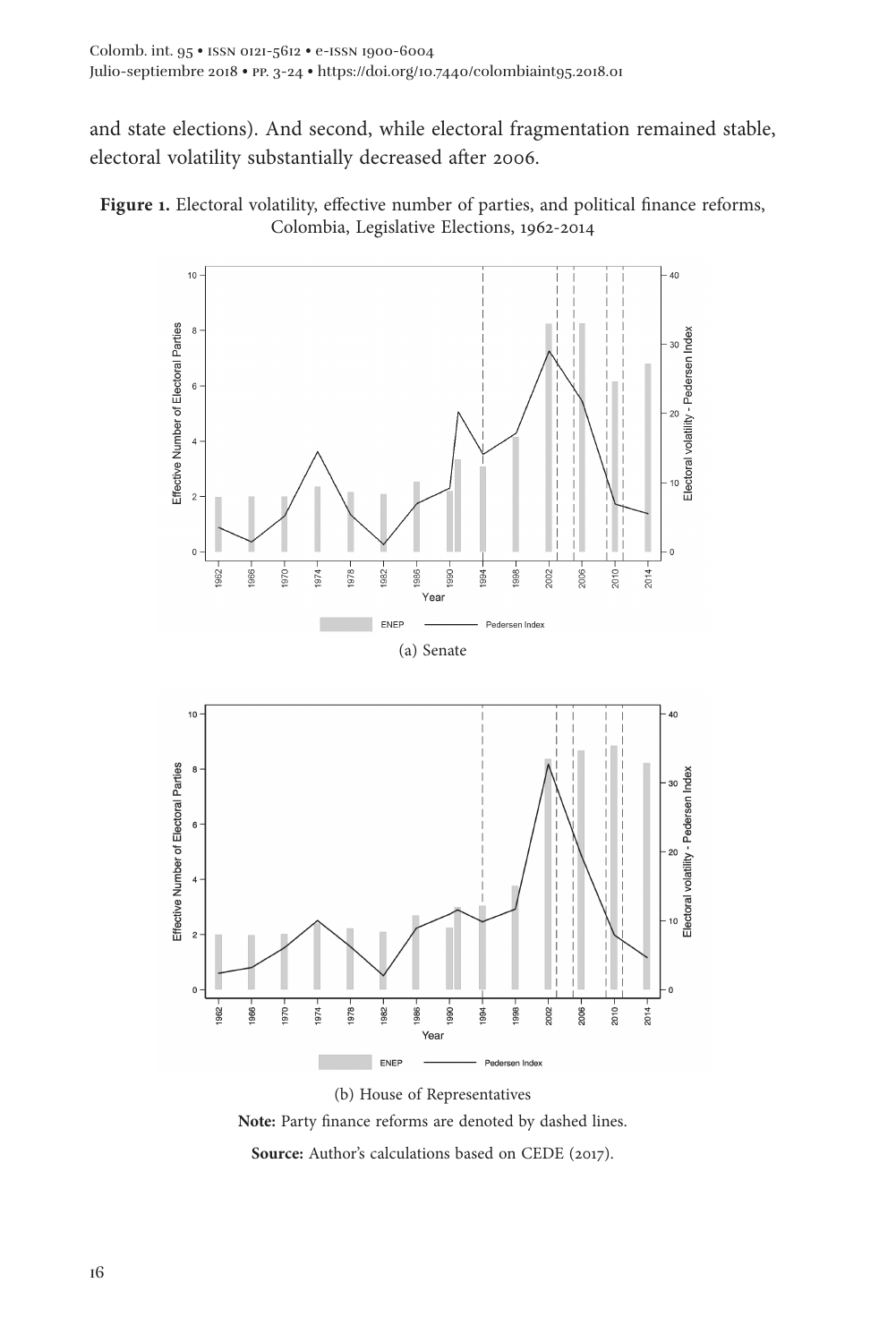The 1991 Constitution and the 1994 Electoral Reform established more flexible rules for private donations, expanded the public funding scheme (using reimbursements), and facilitated parties' access to low-cost loans. The aim was to lower entry barriers for small and new parties and remove disparities between dominant and minor parties. This new regulatory framework clearly favored newcomers and short-term electoral economies.

As a consequence of these more flexible rules, small and new parties flourished and private donations flowed effortlessly to electoral campaigns —including illegal donations from drug-traffickers to presidential campaigns (Rettberg 2011). The ENEP increased substantially because more political parties were able to participate in electoral contests. As more players entered electoral competition, electoral volatility also increased. Figure 1 shows that electoral volatility rose almost threefold between 1990 and 2002 and was particularly pronounced in House elections.

As discussed in section 2, electoral and political finance reforms were more frequent after the 2002 elections. As described in Table 1, the electoral laws approved after the 2002 elections were aimed to reduce electoral fragmentation, consolidate political parties or new electoral coalitions, and reduce the influence of private donors (specially drug-traffickers and illegal armed actors). However, the expansion of direct and indirect public funding schemes is perhaps one of the most important aspects of these reforms. The role of the state in funding electoral campaigns through the provision of ex-ante public subsidies and ex-post reimbursements was substantially expanded (Londoño 2018).

It seems reasonable to argue that every new restriction imposed on private donations or campaign spending was reciprocated by an increase in public funding provisions. For example, the adoption of ex-ante subsidies (the so-called *anticipos*) in 2005 seems to have been a response to new limits on corporate donations. The same electoral reform also reduced minimum vote thresholds for parties to receive public subsidies (from 5% to 4%). Similarly, the 2011 party finance reform established new limits on private donations and banned anonymous and foreign donations, but it simultaneously increased the ex-ante public subsidies (Londoño 2018, 44).

Since 2003, the intention of every electoral reform has been to replace private donations with public funding. However, this is an unfulfilled ambition. First, the influence of (legal and illegal) private donors cannot be effectively measured. Some sources suggest that private donations have remained the same or even increased in the most recent electoral contests (Londoño 2018, 105-110). And second, the EMB has no real capacity to monitor and enforce new limits and bans on (corporate, anonymous, and foreign) donations. The EMB regularly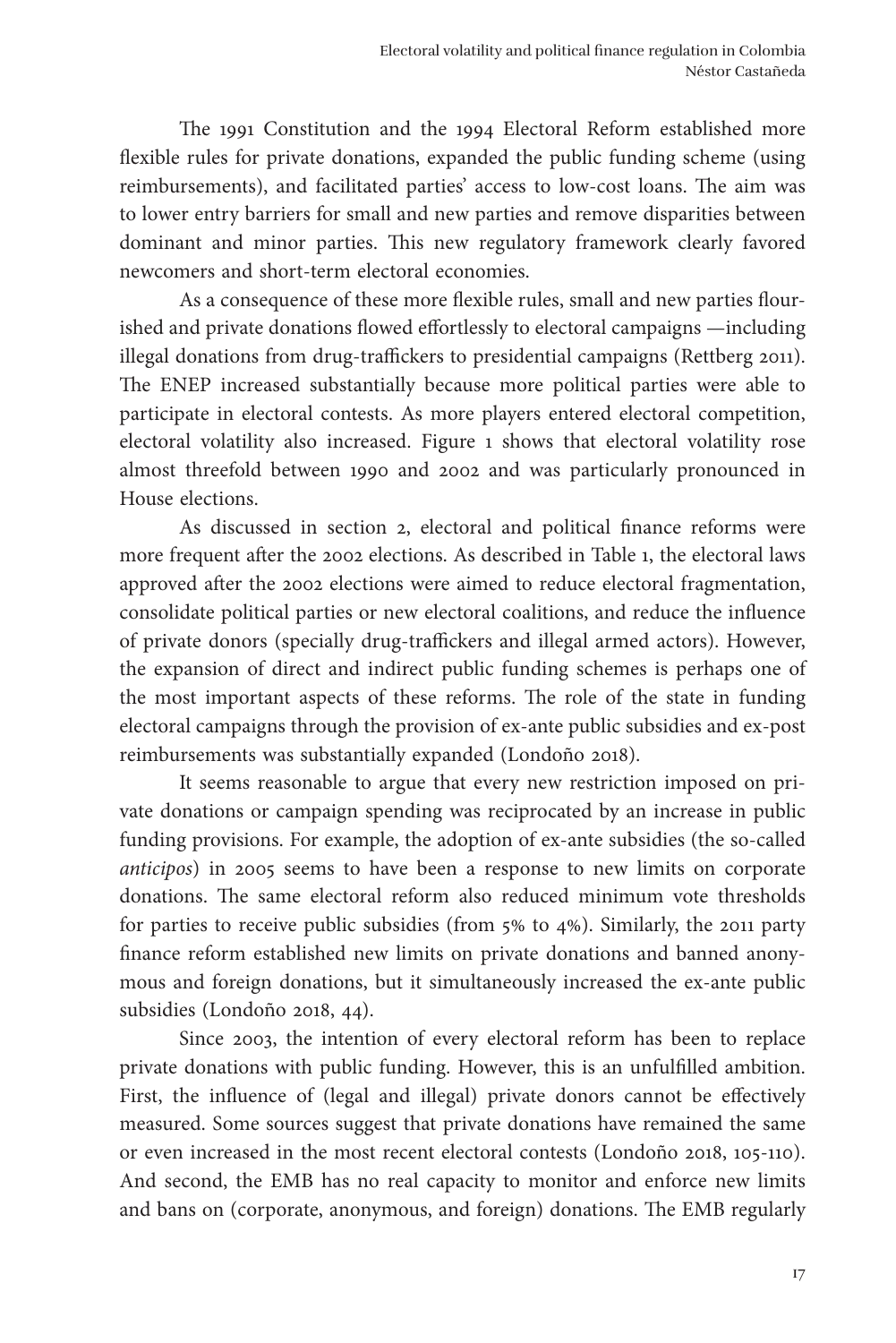sets limits on campaign spending, but once again, it does not have institutional capacity to enforce them or efficiently punish lawbreakers. The EMB is not even able to enforce reliable reporting among recipients of public subsidies.

Therefore, new public subsidies increasingly supplement rather than replace private donations. In the past 15 years, Colombian political parties have successfully managed to boost their revenues by systematically approving electoral and party finance reforms that expand direct and indirect public subsidies without effectively reducing private donations or improving oversight mechanisms. This strategy has allowed some of them to stabilize their electoral performance, despite persistently high levels of fragmentation. In fact, Figure 1 shows that electoral fragmentation is still a persistent feature of the Colombian party system, but electoral volatility has decreased substantially after 2006.

In other words, the most recent electoral reforms have effectively reduced the level of electoral uncertainty for roughly the same number of political parties. Figure 2 illustrates this "stabilization" effect for the Liberal Party and the Conservative Party. The percent change of their vote shares from one election to another was quite volatile before 2003. But the changes are much lower after the successive electoral reforms in the 2000s. Figure 2 indicates that both parties have received relatively stable electoral support after the 2006 legislative elections.



**Figure 2.** Change electoral support traditional parties, Colombia, Legislative Elections, 1990-2014

(a) Senate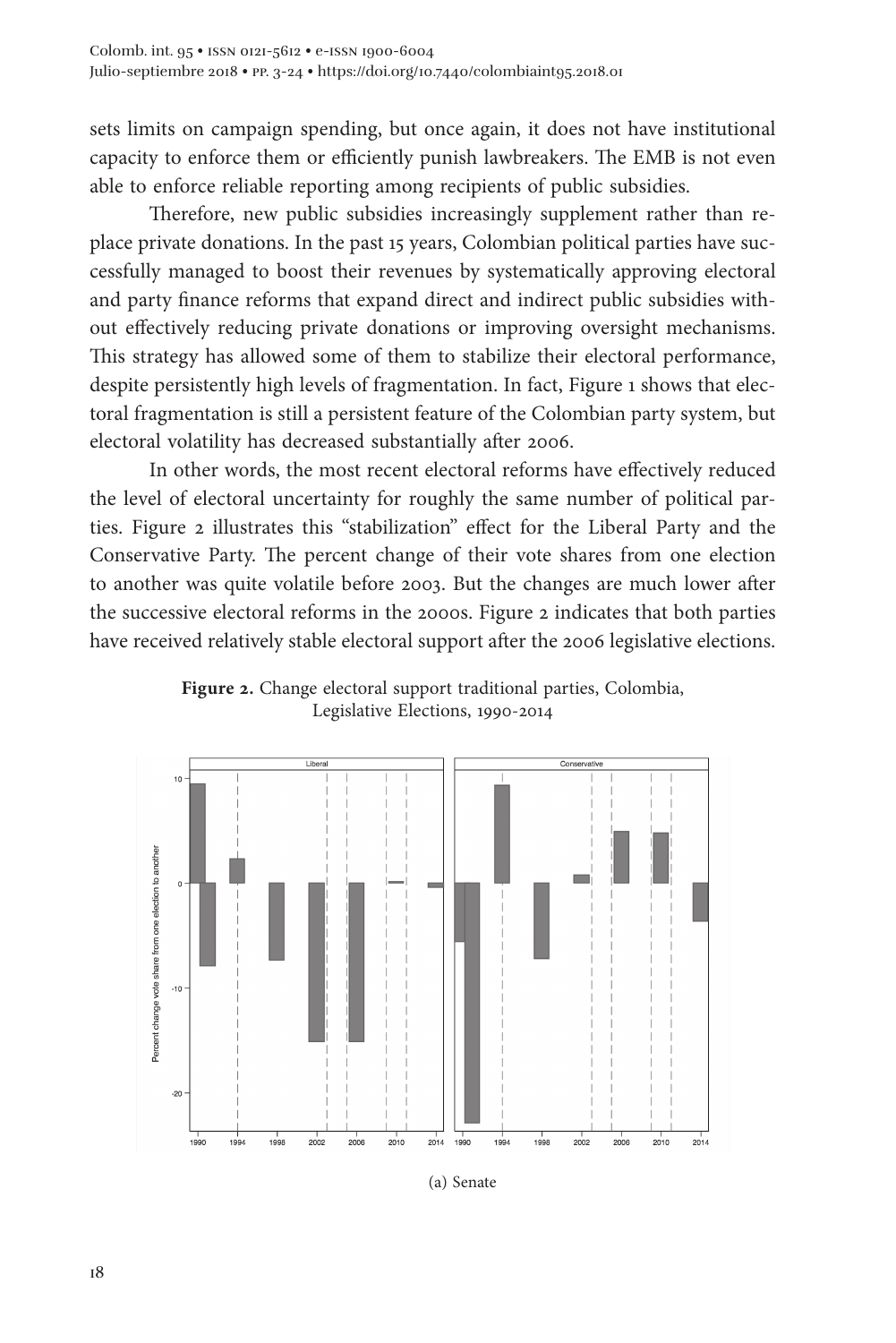

(b) House of Representatives



Figures 1 and 2 show that the most recent party finance reforms have reduced electoral volatility for dominant parties instead of reducing the overall number of parties in the elections. Consequently, there was no trade-off between private donations and public subsidies. On the contrary, candidates and political parties saw their revenues boosted as a result of the substantial expansion of direct and indirect public subsidies. And given the lack of effective monitoring and sanctioning mechanisms, parties kept receiving (legal and illegal) donations from individuals and organizations.

Since 2003, a relatively constant number of legislative parties (mainly Partido Liberal, Partido Conservador, Partido de la U/Centro Democrático, Cambio Radical, Alianza/Partido Verde, and Polo Democrático, with all their regional and local franchises) promoted several party finance reforms that boosted their revenues. These additional revenues helped them to consolidate their electoral advantages over newcomers and reduce the level of uncertainty caused by the proportional voting. Consequently, in the past four legislative elections (2006-2018), the electoral support for the political parties mentioned above has remained relatively stable.

The relative predominance of these political parties was also strengthened by the introduction of tougher requirements for the granting of public subsidies to newer parties. For example, new political parties are required to reach higher vote thresholds in order to get *ex-ante* subsidies. In addition, indirect subsidies like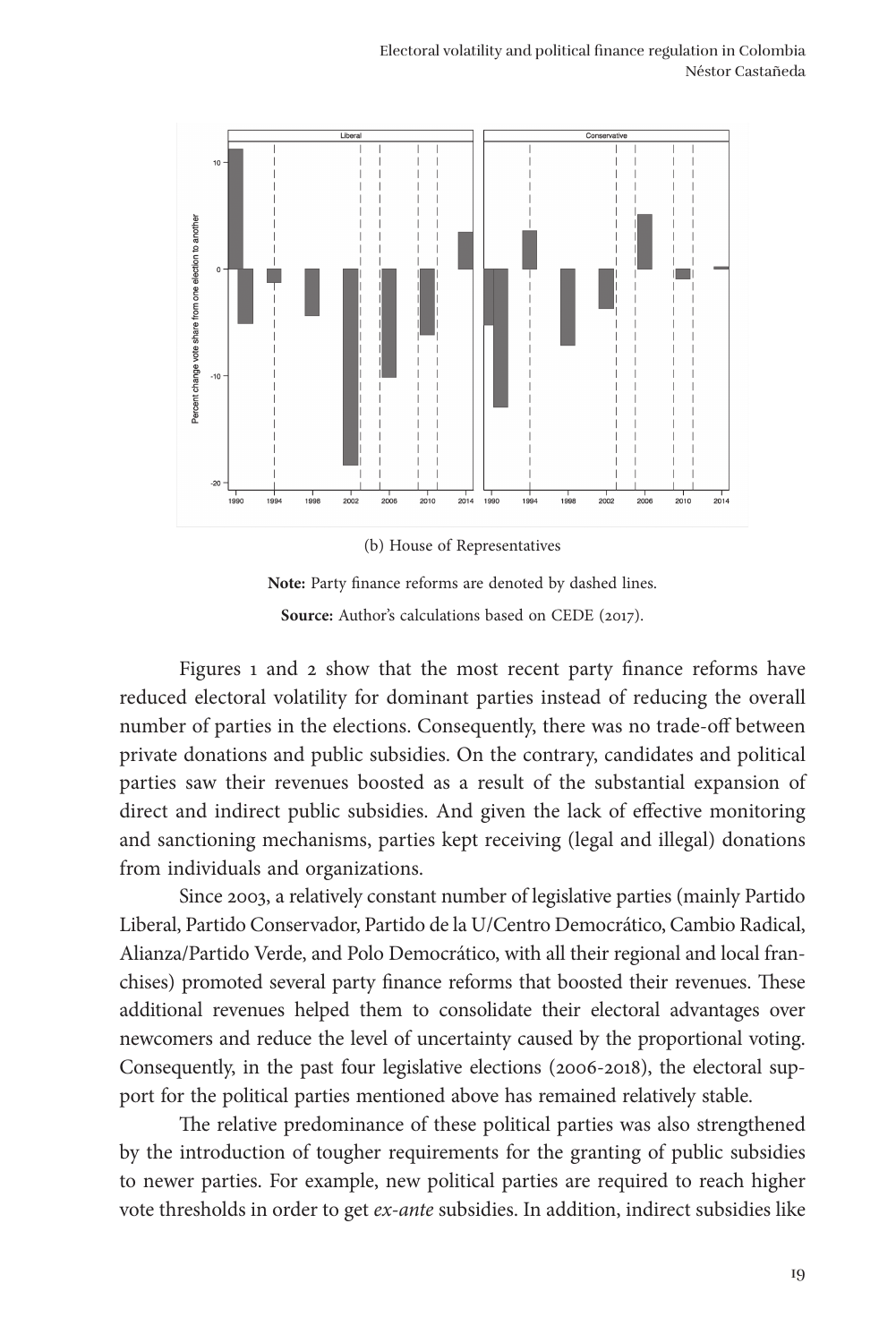free media time are also allocated in accordance to the number of congressional seats the parties won in previous elections. Similarly, the distribution of on-going funding to improve internal mechanisms of candidate selection or training schemes for minority candidates are also allocated in accordance to the number of congressional seats or votes that the parties received in previous elections.

## **Concluding Remarks**

In sum, this paper shows that electorally-dominant political parties in Colombia have successfully created a regulatory framework to boost their revenues and constrain the growth of minor parties. Dominant parties have privileged access to public funds. This is not only a key factor behind their electoral success, but it also shapes their relationship with the state at different levels of the policy-making process. In line with the cartel party argument (Katz and Mair 2009; Biezen and Kopeckỳ 2014), this paper provides some empirical evidence that existing legislative parties (despite their programmatic differences) have reformed the political finance rules to reduce the level of electoral volatility and prevent new parties from entering the electoral arena. In some way, the growing "intensity" of Colombian party finance regulation works as an insurance mechanism for existing parties to boost their revenues and guarantee their success in a highly volatile electoral environment.

The emergence of cartel parties in Colombia follows some patterns clearly identified by cartel party scholars: i) political parties are now more financially dependent on state subventions to fund their activities (and consequently, less dependent on membership contributions or grassroots funding); ii) the party finance system privileges dominant rather than minor parties; and iii) political parties are becoming increasingly regulated or shaped by the state. However, unlike other cartel party systems, electoral fragmentation is persistent in Colombia and private donations have not been effectively replaced. Therefore, party finance rules in Colombia operate as a dual system in which minor parties rely on small or illegal donors, while cartel parties mainly rely on state funding. In this realm of duality, political parties behave like rent-seekers, and private interests groups are still better represented in the policymaking process than less organized citizens.

### **References**

- 1. Abramo, Claudio Weber. 2014a. "As rotas das doaçoes eleitorais."Technical report, Transparencia Brasil. URL: http://excelencias.org.br/docs/rotas.pdf
- 2. Abramo, Claudio Weber. 2014b. "Poder económico e financiamento eleitoral no Brasil."Technical report, Transparencia Brasil. URL: https://www.transparencia. org.br/downloads/publicacoes/Concentracao.pdf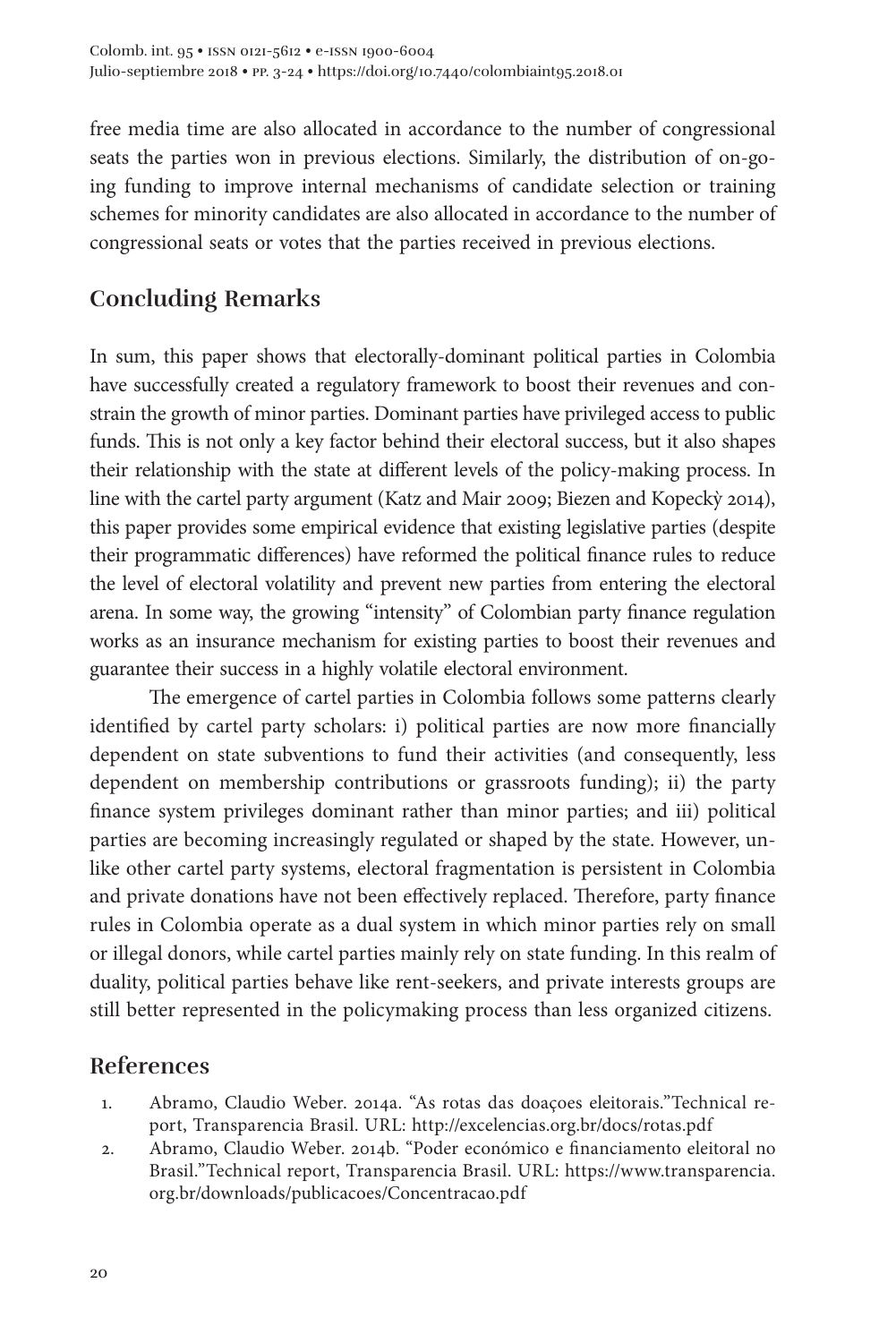- 3. Albarracín, Juan, Laura Gamboa and Scott Mainwaring. 2018. "Deinstitutionalization without Collapse: Colombia's Party System." In *Party Systems in Latin America: Institu-tionalization, Decay, and Collapse*, edited by Scott Mainwaring, 227-254. Cambridge: Cambridge University Press.
- 4. Albarracín, Juan Guillermo and Juan Pablo Milanese. 2012. "The impact of the Colombian electoral reform in congressional and sub-national elections." Paper presented in The Congress of the Latin American Studies Association. San Francisco, California.
- 5. Ames, Barry. 1995. "Electoral strategy under open-list proportional representation. American Journal of Political Science." *American Journal of Political Science* 39 (2): 406-33.
- 6. Ames, Barry. 2001. *The deadlock of democracy in Brazil*. Ann Arbor: University of Michigan Press.
- 7. Berliner, Daniel and Aaron Erlich. 2015. "Competing for Transparency: Political Competition and Institutional Reform in Mexican States."*American Political Science Review* 109 (1): 110-128.
- 8. Boas, Taylor, Daniel Hidalgo and Neal Richardson. 2014. "The Spoils of Victory: Campaign Donations and Government Contracts in Brazil." *Journal of Politics* 76 (2): 415-429. https://doi.org/10.1017/S002238161300145X
- 9. Botero, Felipe and Juan Carlos Rodríguez-Raga. 2009. "Grande no es sinónimo de fuerte. Los partidos y la reforma política."In *La nueva coyuntura crítica en los países Andinos*, edited by Matin Tanaka, 49-70. Lima: International IDEA.
- 10. Burnell, Peter and Alan Ware, editors. 2006. *Funding Democratization*. Piscataway: Transaction Publishers.
- 11. Carey, John and Matthew Shugart. 1995. "Incentives to Cultivate a Personal Vote: A Rank Ordering of Electoral Formulas." *Electoral Studies* 14 (4): 417-439.
- 12. Casas-Zamora, Kevin. 2005. *Paying for Democracy: Political Finance and State Funding for Parties.* Colchester: ECPR Press.
- 13. Centro de Estudios sobre Desarrollo Económico (CEDE). 2017. "Base de datos sobre resultados electorales 1958-2015." CEDE-Universidad de los Andes.
- 14. Chang, Eric 2005. "Electoral Incentives for Political Corruption under Open-list Proportional Representation." *Journal of Politics* 67 (3): 716-730.
- 15. Chang, Eric and Miriam Golden. 2007. "Electoral Systems, District Magnitude and Corruption." *British Journal of Political Science* 37 (1): 115-137.
- 16. Cox, Gary and Michael Thies. 1998. "The Cost of Intra-party Competition the Single, non-transferable Vote and Money Politics in Japan." *Comparative Political Studies* 31 (3): 267-291.
- 17. Cox, Gary and Michael Thies. 2000. "How Much Does Money Matter?: 'Buying' Votes in Japan, 1967-1990." *Comparative Political Studies* 33 (1): 37-57.
- 18. Crisp, Brian, Kathryn Jensen and Yael Shomer. 2007. "Magnitude and Vote Seeking." *Electoral Studies* 26 (4): 727-734.
- 19. Dargent, Eduardo and Paula Muñoz. 2011. "Democracy Against Parties? Party System Deinstitutionalization in Colombia." *Journal of Politics in Latin America* 3 (2): 43-71.
- 20. Del Castillo, Pilar and Daniel Zovatto. 1998. *La Financiación de la política en Iberoamérica.* San José: Instituto Interamericano de Derechos Humanos.
- 21. Falguera, Elin, Samuel Jones and Magnuss Ohman, M., editors. 2014. *Funding of Political Parties and Election Campaigns*. Stockholm: International IDEA.
- 22. Fisman, Raymond and Miriam Golden. 2017. *Corruption: What Everyone Needs to Know*. Oxford: Oxford University Press.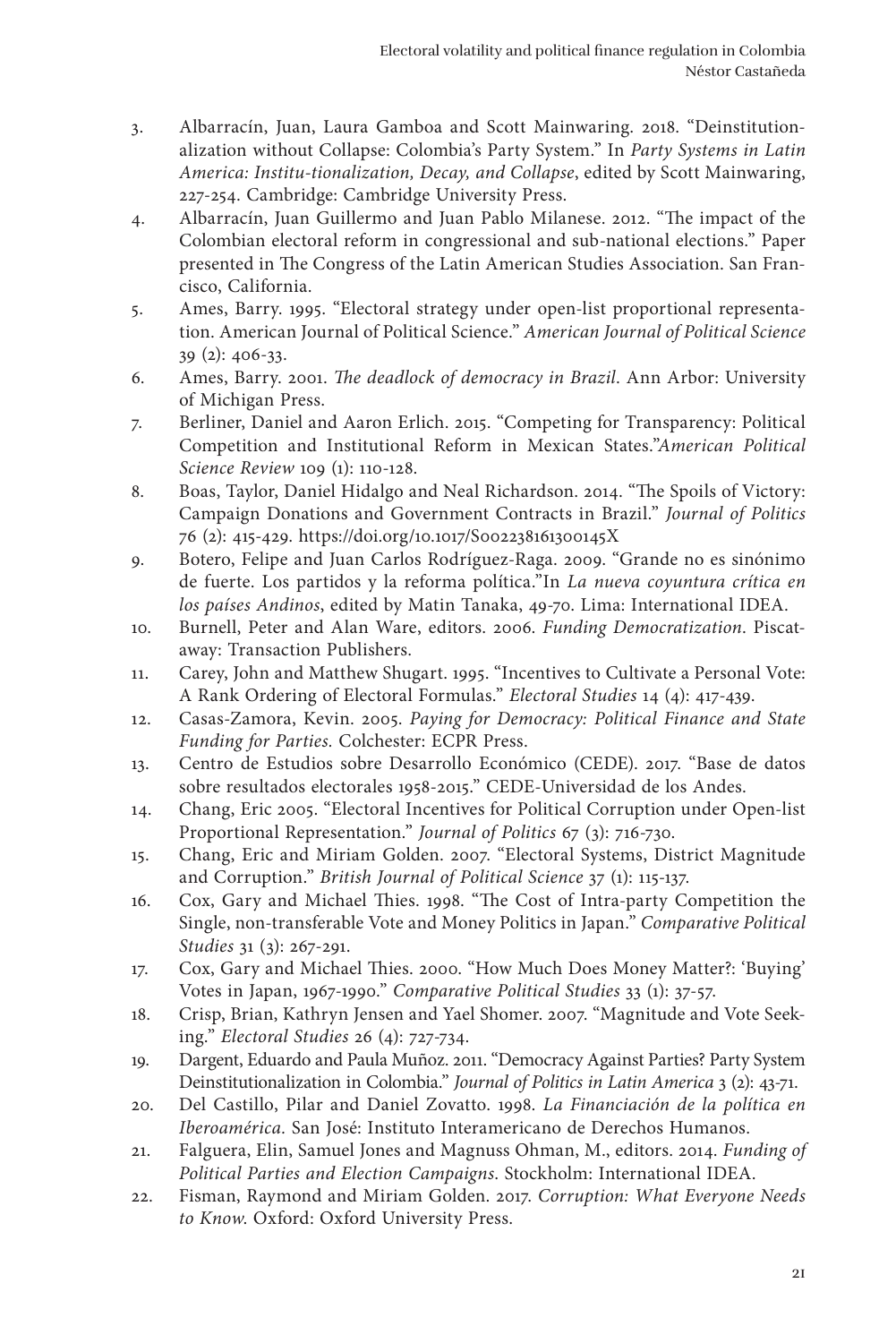- 23. Ghosh, Palash. 2014. "India's 2014 Election to Cost \$5 Billion, Second only to Price tag for 2012 U.S." *International Business Times*, April 11, URL: http://www. ibtimes.com/indias-2014-election-cost-5-billion-second-only-price-tag-2012-uspresidential-election-1570668
- 24. Gingerich, Daniel. 2009. "Ballot Structure, Political Corruption, and the Performance of Proportional Representation." *Journal of Theoretical Politics* 21 (4): 509-541.
- 25. Gingerich, Daniel. 2013. *Political Institutions and Party-directed Corruption in South America: Stealing for the Team*. Cambridge: Cambridge University Press.
- 26. Golden, Miriam and Paasha Mahdavi. 2015. "The Institutional Components of Political Corruption." In *Routledge Handbook of Comparative Political Institutions*, edited by Jennifer Gandhi and Rubén Ruiz-Rufino, 404-420. London: Routledge.
- 27. Grofman, Bernard. 2006. "The Impact of Electoral Laws on Political Parties." In *The Oxford Handbook of Political Economy*, edited by Barry Weingast and Donald Wittman, 102-118. Oxford: Oxford University Press.
- 28. Grofman, Bernadr. 2016. "Perspectives on the Comparative Study of Electoral Systems." *Annual Review of Political Science* 19: 523-540.
- 29. Gutiérrez-Sanín, Francisco. 2007. ¿*Lo que el viento se llevó?: Los partidos políticos y la democracia en Colombia, 1958-2002*. Bogotá: Editorial Norma.
- 30. Herron, Erik, Robert Pekkanen and Matthew Shugart. 2018. *Oxford Handbook of Electoral Systems*. Oxford: Oxford University Press.
- 31. Hoskin, Gary and Miguel Garcia. 2006. *La reforma política de 2003: ¿La salvación de los partidos políticos colombianos?* Bogotá: Ediciones Uniandes.
- 32. Johnson, Joel. 2018. "Electoral Systems and Campaign Finance." In *The Oxford Handbook of Electoral Systems,* edited by Erik Herron, Robert Pekkanen and Matthew Shugart. Oxford: Oxford University Press.
- 33. Joignant, Alfredo. 2013. "La democracia y el dinero: vicios privados, fallas públicas y evoluciones institucionales de los sistemas regulatorios de financiamiento político en 18 países latinoamericanos." *Política y gobierno* 20 (1): 159-196.
- 34. Colomer, Josep. 2011. *Personal Representation: The Neglected Dimension of Electoral Systems.* Colchester: ECPR Press.
- 35. Katz, Richard and Peter Mair. 1995. "Changing Models of Party Organization and Party Democracy: the Emergence of the Cartel Party." *Party Politics* 1 (1): 5-28.
- 36. Katz, Richard and Peter Mair. 2009. "The Cartel Party Thesis: A Restatement." *Perspectives on Politics* 7 (4): 753-766.
- 37. Kölln, Ann-Kristin. 2016. "Does party finance regulation create a level playing field?" *Election Law Journal* 15 (1): 71-82.
- 38. Koß, Michael. 2010. *The Politics of Party Funding: State Funding to Political Parties and Party Competition in Western Europe*. Oxford: Oxford University Press.
- 39. Kselman, Daniel. 2011. "Electoral Institutions and Political Corruption: Ballot Structure, Electoral Formula, and Graft." In *Political Economy of Institutions, Democracy and Voting*, edited by Norman Schofield and Gonzalo Caballero, 327-371. New York: Springer.
- 40. Kunicova, Jana. 2006. "Democratic Institutions and Corruption: Incentives and Constraints in Politics." In *International Handbook on the Economics of Corruption*, edited by Susan Rose-Ackerman, 140-160. Northampton: Edward Elgar Publishing.
- 41. Laakso, Markuu and Rein Taagepera. 1979. "Effective Number of Parties: A Measure with Application to West Europe." *Comparative Political Studies* 12 (1): 3-27.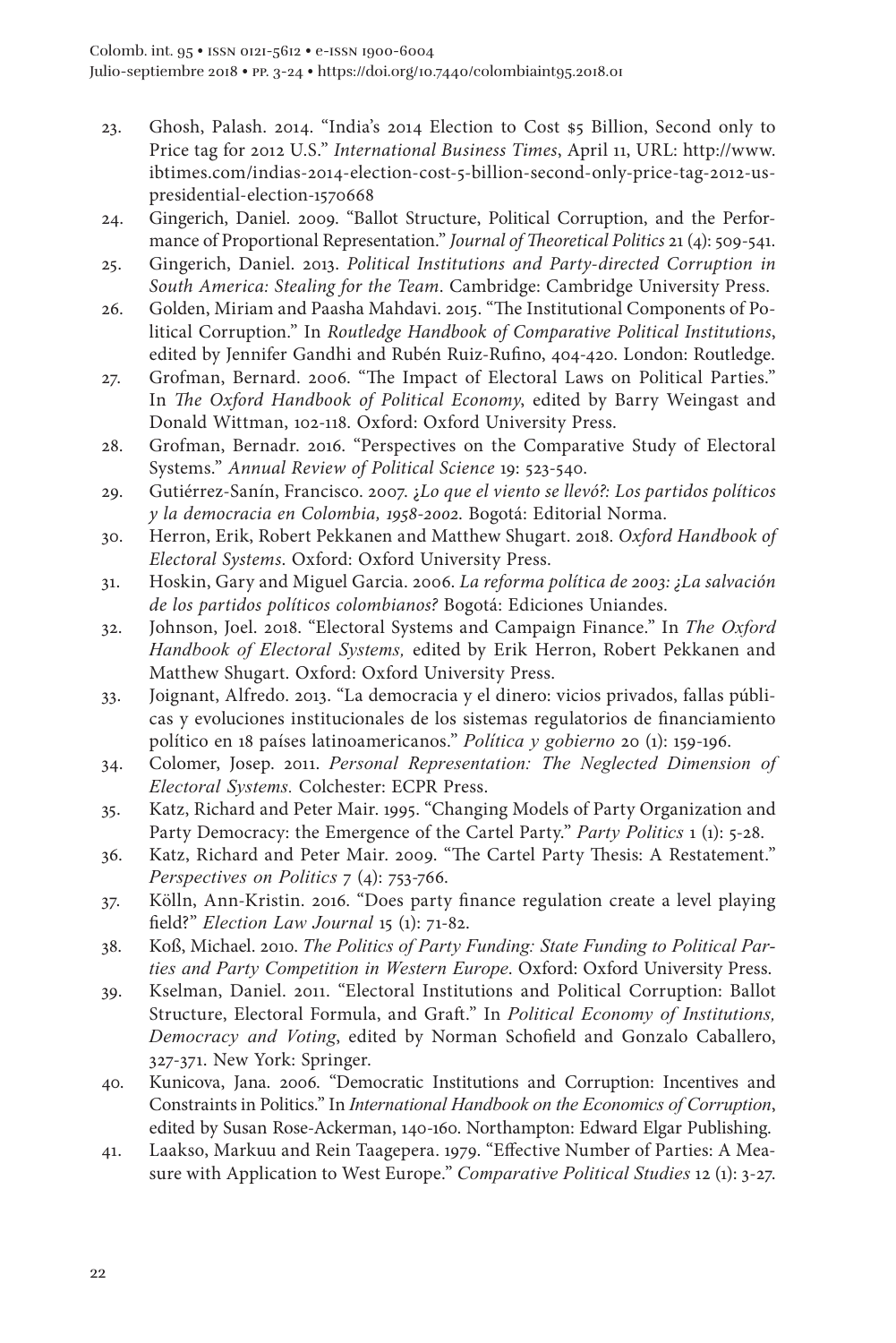- 42. Londoño, Juan Fernando. 2018. *Estudio sobre Financiamiento Político en Colombia*. Bogotá: Centro de Análisis y Asuntos Públicos SAS.
- 43. Mainwaring, Scott. 2018. *Party Systems in Latin America: Institutionalization, Decay, and Collapse*. Cambridge: Cambridge University Press.
- 44. Malamud, Carlos and Eduardo Posada-Carbó, editors. 2005. *The financing of politics: Latin American and European perspectives.* Chapel Hill: Institute for the Study of the Americas.
- 45. Mancuso, Wagner Pralon, Dalson Britto Figueiredo Filho, Bruno Wilhelm Speck, Lucas Emanuel Oliveira Silva and Enivaldo Carvalho da Rocha. 2016. "Corporate Dependence in Brazil's 2010 Elections for Federal Deputy." *Brazilian Political Science Review* 10 (3): 1-24. http://dx.doi.org/10.1590/1981-38212016000300004
- 46. Misión Electoral Especial (MEE). 2017. "Informe propuestas reforma electoral." Misión Electoral Especial. URL: https://moe.org.co/wp-content/uploads/2017/04/ Libro-Reforrma-completo-2017-1-1.pdf
- 47. Milanese, Juan Pablo, Adolfo and Luciana Manfredi. 2016. "Elecciones regionales en Colombia 2015: análisis de las nuevas gobernaciones y asambleas departamentales." *Revista Uruguaya de Ciencia Política* 25 (1): 1-26.
- 48. Misión de Observación Electoral (MOE). 2016. *Entre reglas e incertidumbres: financiación de las campañas políticas y la rendición de cuentas en Colombia*. Bogotá: MOE.
- 49. Nassmacher, Karl-Heinz. 2009. *The Funding of Party Competition: Political Finance in 25 Democracies.* Baden: Nomos Verlagsgesellschaft.
- 50. Norris, Pippa and Andrea Van Es. 2016. *Checkbook Elections?: Political Finance in Comparative Perspective*. Oxford: Oxford University Press.
- 51. Pachón, Mónica and Gregg Johnson. 2016. "When's the Party (or Coalition)? Agenda-setting in a Highly Fragmented, Decentralized Legislature." *Journal of Politics in Latin America* 8(2): 71-100.
- 52. Pachón, Mónica and Matthew Shugart. 2010. "Electoral Reform and the Mirror Image of Inter-party and Intra-party Competition: The Adoption of Party Lists in Colombia." *Electoral Studies* 29 (4): 648-660.
- 53. Pedersen, Mogens. 1983. "Changing patterns of electoral volatility in European party systems, 1948-1977." In *Explorations in explanation. Western European Party Systems: Continuity and Change*, edited by Hans Daalder and Peter Mair, 29-66. London: Sage publications.
- 54. Pinto-Duschinsky, Michael. 2002. "Financing Politics: A Global View." *Journal of Democracy* 13 (4): 69-86.
- 55. Potter, Joshua and Margit Tavits. 2015. "The Impact of Campaign Finance Laws on Party Competition." *British Journal of Political Science* 45 (01): 73-95.
- 56. Powell, Eleanor and Joshua Tucker. 2014. "Revisiting Electoral Volatility in Post-communist Countries: New Data, New Results and New Approaches." *British Journal of Political Science* 44 (1): 123-147. https://doi.org/10.1017/ S0007123412000531
- 57. Put, Gert-Jan, Bart Maddens and Jef Smulders. 2015. "Buying Local Votes: The Effect of Individual Campaign Spending Under a Semi-open PR System in the Belgian Local Elections." *Local Government Studies* 41 (1): 137-155. https://doi.org /10.1080/03003930.2014.904227
- 58. Rettberg, Angelika. 2011. *Cacaos y tigres de papel: El gobierno de Samper y los empresarios colombianos.* Bogotá: Ediciones Uniandes.